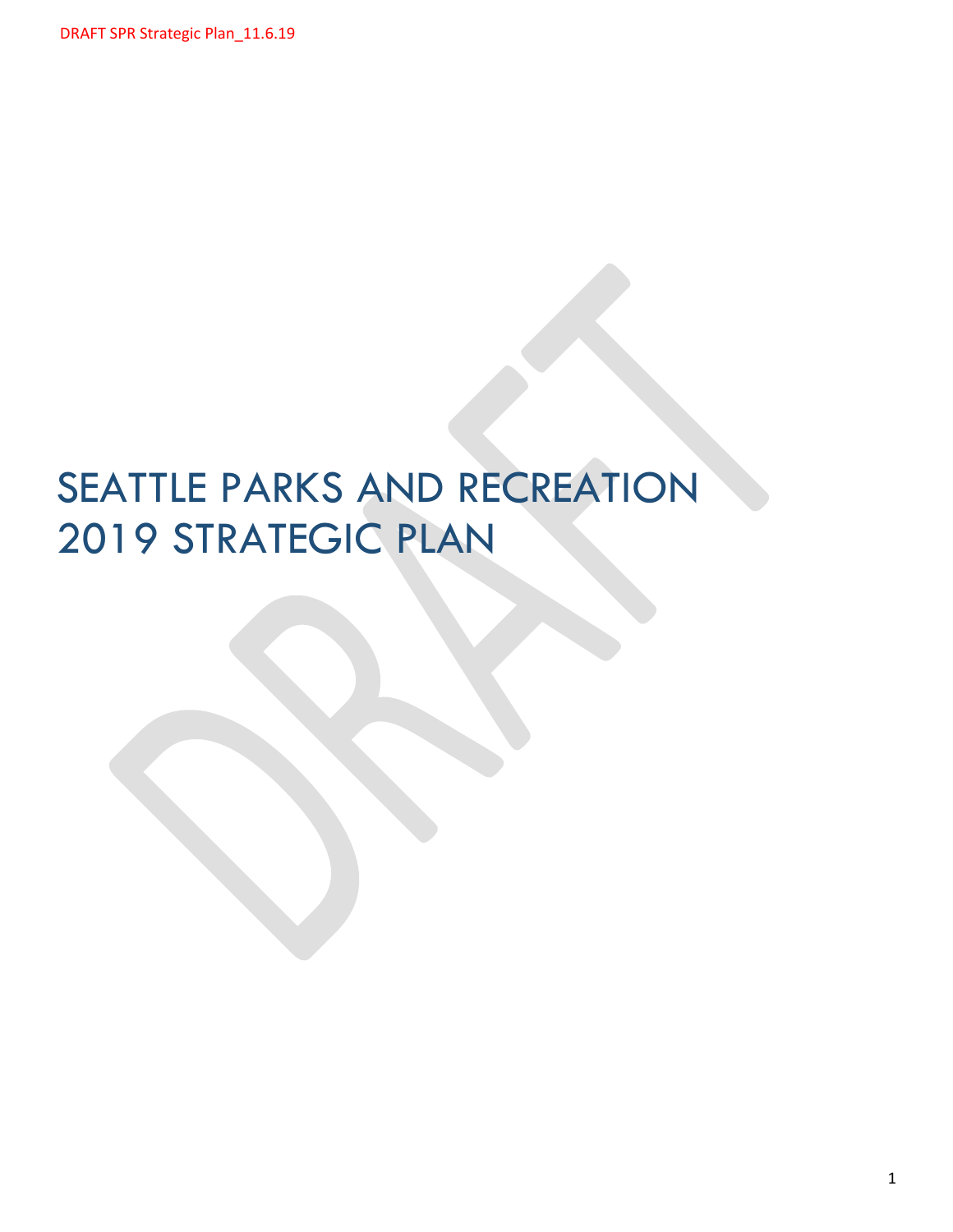# WHO WE ARE & WHAT WE BELIEVE

Seattle Parks and Recreation (SPR) stewards a thriving and diverse system of parks, natural areas, community centers, boulevards, trails, playgrounds, fields and courts, pools, beaches, and so much more. This system has a rich history extending back over 135 years and plays an important role in keeping Seattle a dynamic and connected community as the city continues to grow and change. Our parks and recreation system connects Seattle's residents and visitors to nature, provides opportunities to stay healthy and improve well-being, and celebrates the vibrancy of our city.

# **OUR VISION**

Healthy People Healthy Environment Strong Communities

# **OUR MISSION**

*Seattle Parks and Recreation provides welcoming and safe opportunities to play, learn, contemplate and build community, and promotes responsible stewardship of the land.*

# **OUR VALUES**

Equity **Opportunity** Access **Sustainability**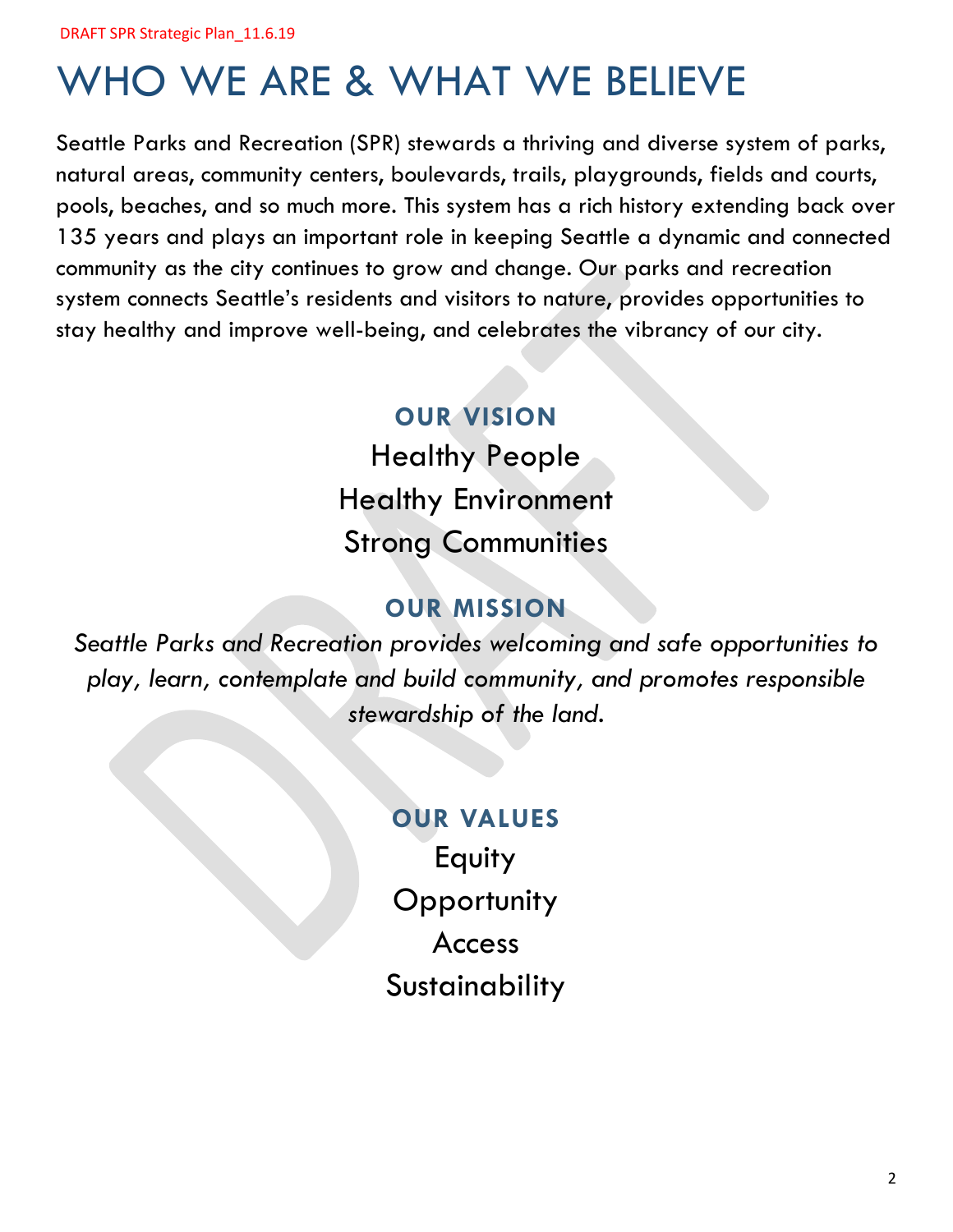### **WHY PLAN NOW?**

Seattle has changed dramatically since Seattle Parks and Recreation (SPR) prepared its Parks Legacy Plan in 2014. Our city is facing increasing density, a growing wealth gap, and a continued homelessness crisis. Over the past five years, Seattle has grown by more than 105,000 new residents, over 110,000 new jobs, and over 44,000 housing units. Although median household income has risen by 44% over this time period, one in nine Seattle residents are living below the poverty line, and the number of individuals experiencing homelessness has increased by almost 20%. This growth is exacerbating existing livability, affordability, and transportation challenges for our residents, and placing additional strain on our parks, open spaces, and facilities. Our region continues to feel the impacts of climate change firsthand, and over the past five years we've experienced more high heat days, observed decreasing snowpack in the Cascades, and been subject to increasingly poor air quality from wildfire smoke. This changing context has underscored the need for SPR to provide affordable, accessible programming that helps maintain the livability of our city and the importance of safe, connected indoor and outdoor spaces for community to gather, to be active, and to connect with the natural environment. We need a new Strategic Plan that will guide our priorities and investments over the next twelve years.

As we consider how to tackle the challenges our city and our parks and recreation system are facing, we must recognize that communities of color who have been historically underserved – and often mis-served – are at greater risk of being further negatively impacted by these challenges. We must prioritize addressing historical racial inequity as we pursue opportunities to improve mental and physical health, combat climate change, plan for continued growth, and increase the vibrancy of our city. To help inform our next steps in balancing these pressures and opportunities, we decided to check in with community to ensure we are moving forward in a direction that will best serve Seattle's evolving needs. Continuing and deliberate community conversations allows us to touch base with residents about how priorities have evolved over the past few years and to adjust and course-correct our strategic direction and funding priorities.

### **PLANNING FOUNDATIONS**

As we set out on the path to identify strategies to guide our investments, programming, and services, SPR framed our planning effort through several foundational principles:

**Serving people:** We create and implement programs and build and maintain great spaces and facilities to serve the needs of our residents. Our facilities, parks, open spaces, and other amenities must support our focus on meeting these resident needs.

**Committing to racial equity:** We will to focus on race and social justice in the way we plan, in the way we build, and the way we program.

**Embracing new ways of doing things:** The challenges our city and our residents face are new and so we must be open to the idea that the strategies we utilize to respond to these changes can't always be the same ones we've used before.

**Honoring the diversity and history of our city, while also looking toward our future:** All our work must be both sustainable and flexible to the city we are, and the one we are becoming.

**Supporting solutions to citywide challenges**. Seattle Parks and Recreation prioritizes inclusiveness, affordability, innovation, accessibility, and livability as we seek to support comprehensive efforts to support Seattle residents.

**Engaging with our community:** We must engage in ongoing discourse with our community to ensure we can be responsive to the constant change that affects our residents.

**Responding to climate change:** The effects of climate change are being felt in our city, in our communities, and in our parks. We must work to mitigate these effects on our natural environment and protect those most vulnerable. Equally, we must adapt our operations to mitigate our impact, and use our spaces, staff, and influence to promote responsible stewardship of Seattle's resources.

**Delivering excellent service:** We need to build and maintain internal capacity in order to deliver excellent service in all aspects of our work, and innovate to deliver best and next practices to our residents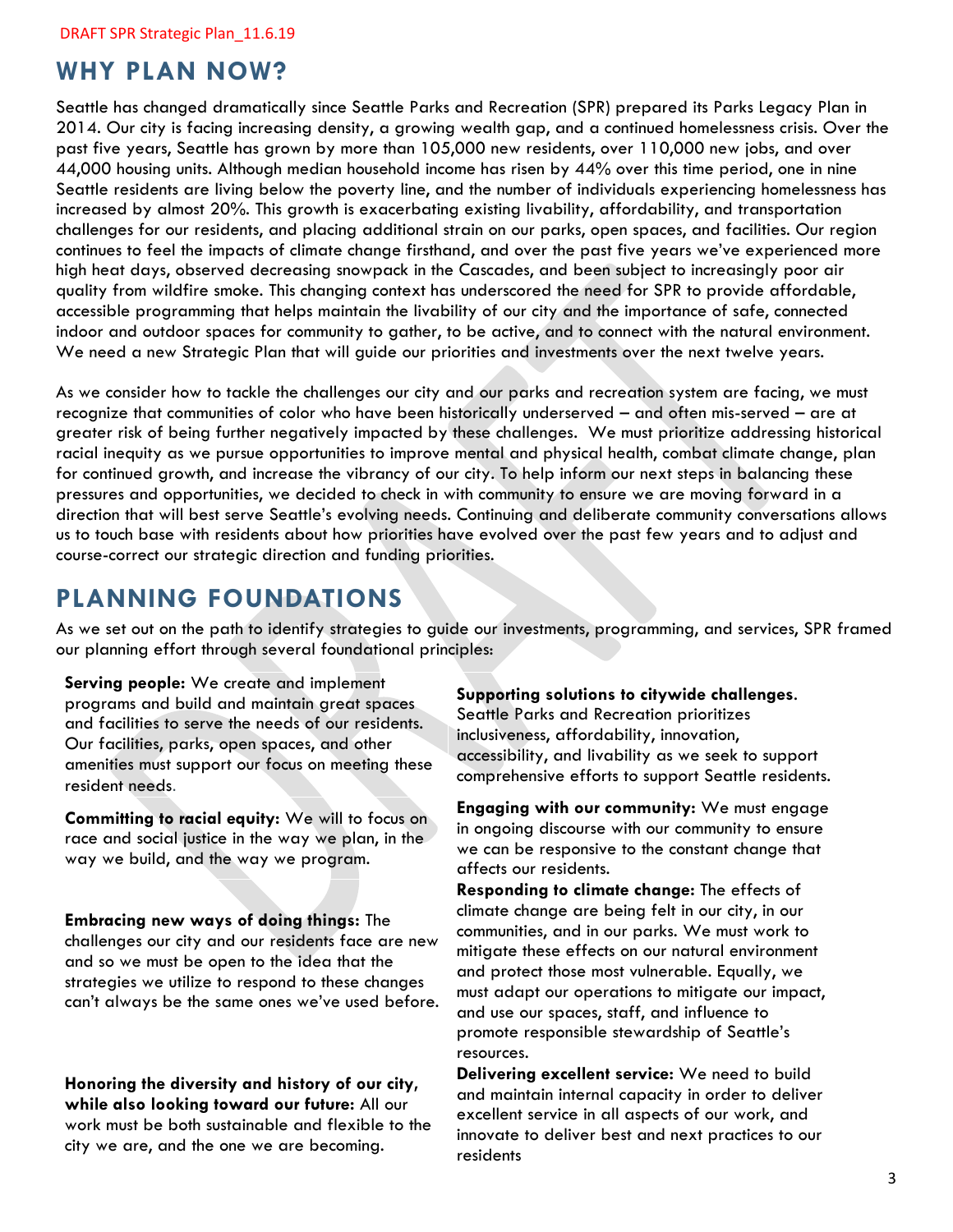# **PATHWAY TO EQUITY**

SPR is committed to advancing the City of Seattle's Race and Social Justice Initiative and we are unveiling a new way to do this work called Pathway to Equity. The Pathway to Equity is a roadmap for SPR to help end institutional and structural racism and achieve racial equity in Seattle.

# PATHWAY TO EQUITY VISION

*Seattle Parks and Recreation envisions programs, policies, and funding that create equitable outcomes, as well as strategies and actions that show measurable results toward our vision of healthy people, a healthy environment, and strong communities.*

### OUR COMMITMENT TO AN EQUITABLE PARKS AND RECREATION SYSTEM

SPR will work to undo racism and build racial equity, gender equity, and social justice in our programs and services. We recognize that inequities and disparities continue to exist with the perpetuation of institutionalized racism through white supremacy culture characteristics. Therefore, we will act boldly on dismantling these characteristics to create a culture centered in equity and social justice norms.

#### *[Callout Box]* **What is white supremacy culture?**

White supremacy culture is the idea that the thoughts, beliefs, and actions of White people are superior to those of People of Color, and therefore dominant in our social systems. White supremacy culture characteristics include: perfectionism, a sense of urgency, defensiveness, quantity over quality, worship of the written word, only one right way, paternalism, either/or thinking, power hoarding, fear of open conflict, individualism, belief that I'm the only one (who can do this 'right', the belief that progress is bigger and more, a belief in objectivity, and claiming a right to comfort. To dismantle white supremacy culture, institutions need to question typical characteristics of this culture and make space for other cultural norms and standards. Adopting antidotes rooted in equity and social justice norms in workplace practices positions organizations to shift the culture of knowingly and unknowingly showing privilege to these institutionalized professionalism standards.

We will use an equity lens in our decision-making and our planning, and we will implement strategies to focus on disrupting injustice and inequity. Our focus is equity (the distribution of resources that takes into account past history and current position, so that future outcomes are fairly distributed), and *not* equality (the distribution of resources so that all receive the same amount regardless of past history, current position or future outcome).

We are committed to bring park and recreation resources to those who have been overlooked and underserved by discriminatory policies, practices, and histories.

Our Pathway to Equity begins with policy and procedure review, workforce development, developing the use of a racial equity lens when planning and budgeting, staff training, and increased accountability to communities of color.

Each of the four priorities in this Strategic Plan is paired with a step in SPR's Pathway to Equity. We believe that by leading with equity, not equality, in our strategic planning, SPR can best serve our community, today, and in the future.

#### *[Callout Box] STEPS WE'RE TAKING NOW*

- *Developing an SPR Equity and Engagement Plan to implement the City's equity goals.*
- *Developing an equity scorecard for resource allocation and planning that leverages data to identify and address disparities in underserved areas and for underserved groups.*
- *Revamping SPR's Race and Social Justice Initiative Outcomes, Strategies, and Actions (ROSA) to more intentionally ensure an equity lens is woven throughout our work.*
- *Holding trainings and discussions throughout SPR that reach all staff.*
- *Conducting robust and culturally responsive community outreach.*
- *Developing an equity dashboard and performance indicators as part of department-wide performance management efforts.*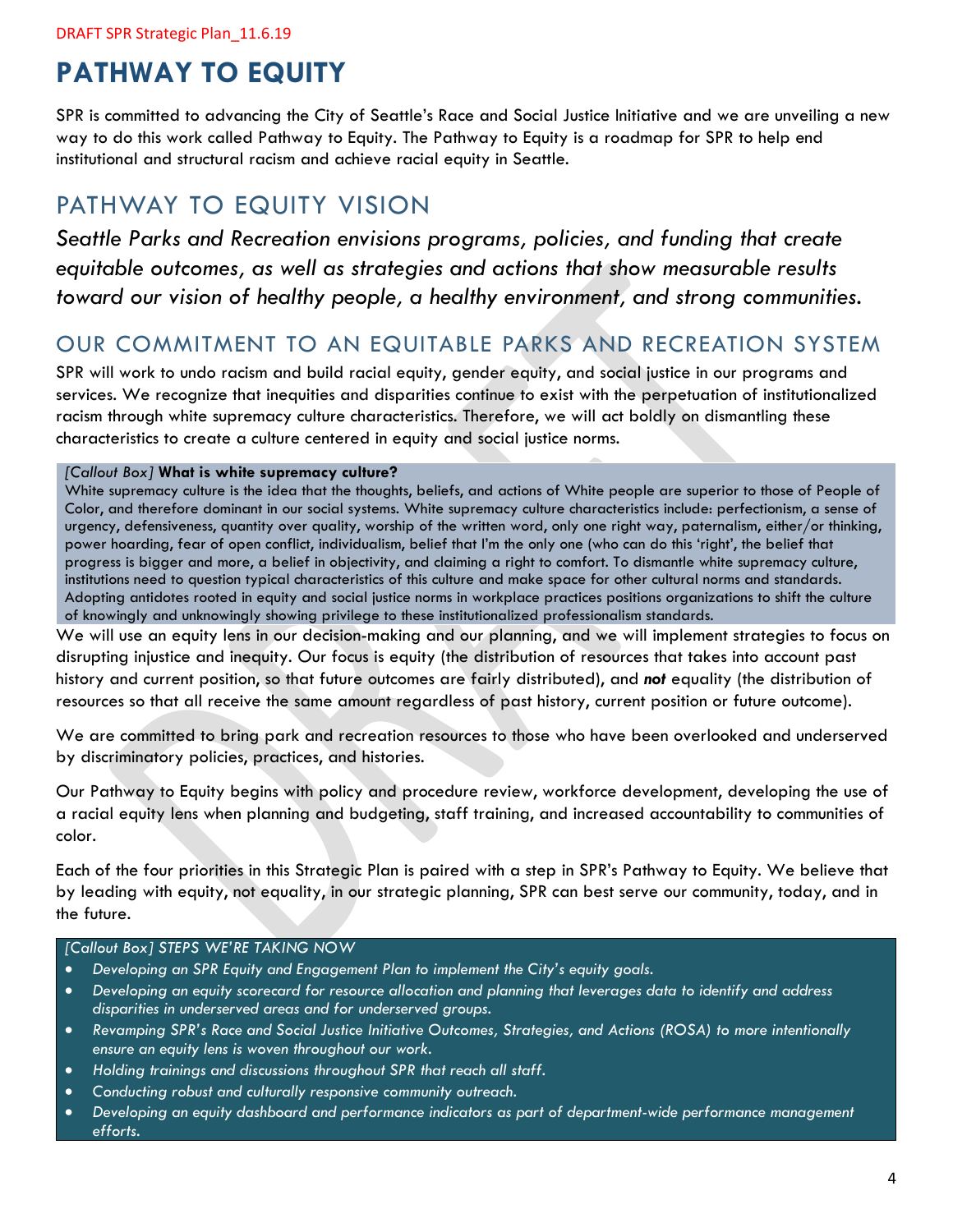# **WHAT WE OFFER**

SPR provides a wide range of facilities, programs, and infrastructure across our system. Below is a snapshot of some of the spaces and services we use to bring communities together, get people active, and connect them with nature.



**26** community centers



**151** children's play areas



Environmental education (nature walks, writing,



**485** parks and over **6,400** acres of parkland and open space



camps, and more) **2,755** acres of urban forest slated for restoration



**3** urban farms **8** orchards & **12** community gardens



**140** outdoor tennis courts & **93** pickleball courts



**10** swimming pools (**8** indoor, **2** outdoor)



Sports, arts, fitness, and swimming programs for children, teens, adults, seniors, and people with disabilities



**32** wading pools and spray parks



**223** basketball hoops



**120** miles of trails



**131** public restrooms **43** picnic shelters



Cooking and life skills classes, field trips, and special events **207** athletic fields







Job readiness programs, leadership development & apprenticeships



**23** facilities offering before & after school care

**1 Zoo & 1 Aquarium**



**14** off-leash areas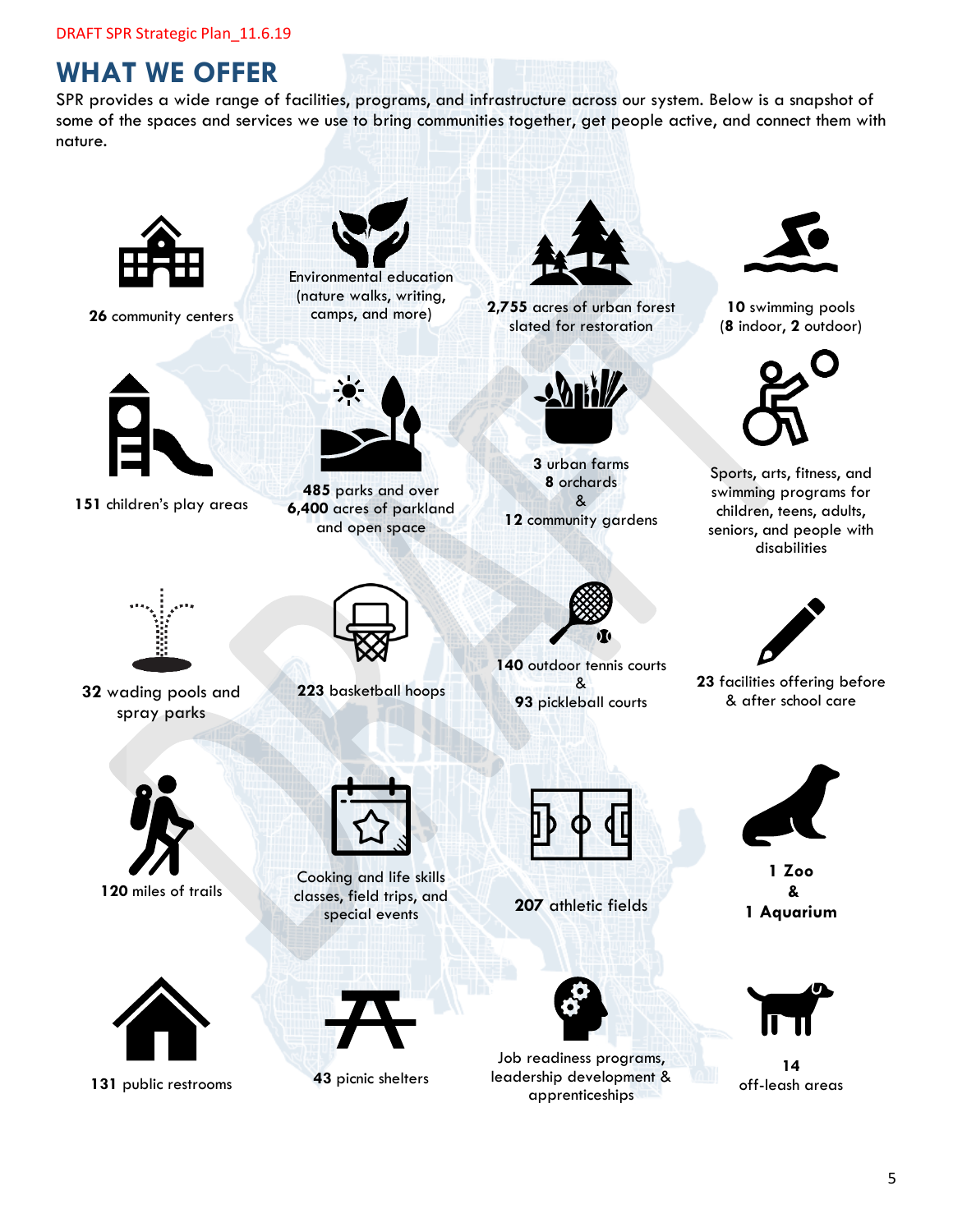# **WHERE WE'RE GOING**

### **Healthy People**

#### **WHAT WE KNOW:**

- *Regular exercise and fitness activities are critical to our health.*
- *All ages benefit from healthy habits and teaching them from an early age can help establish life-long healthy eating and exercise patterns.*
- *Spending time outdoors improves our physical and mental health. 1*
- *Recess time increases physical activity and improves education performance.*
- *Significant physical and operational barriers to access exist across our public facilities.*
- *Many people in our communities experience food insecurity, or the uncertainty of having enough food to feed family members.<sup>2</sup>*
- *Low-income communities face significant challenges accessing affordable health care and are disproportionately uninsured, have the greatest reported unmet medical needs, and highest rates of incomplete vaccinations.<sup>3</sup>*
- *Adults are living longer and are at higher risk of social isolation, which poses significant risks to cognitive function, longevity, and quality of life.<sup>4</sup>*
- *Access to and a sense of safety around water for recreation and leisure activities is crucial to Seattle residents.*

*[Sidebar] State of Play Report: A September 2019 analysis jointly conducted by King County, the University of Washington, and the Aspen Institute on how well youth are being served through sports, play, and outdoor recreation in Seattle/King County offered several key findings:*

- *Only 19% of youth in King County meet the 60 minutes of physical activity per day recommended by the Centers for Disease Control and Prevention.*
- *Infrastructure such as fields, facilities, and transportation cannot meet demand to support youth physical activities and youth, parents, and community leaders say it is difficult to find space for free, unscheduled play.*
- *13% of youth haven't participated in organized sports or physical activities because they were too expensive.*

#### *[Call-out Box]* **CONNECTION TO PATHWAY TO EQUITY:**

*Striking Disparities: Low income communities of color in our region face disproportionate health disparities. Lack of access to affordable health care and healthy food can increase risk for health conditions that disproportionately impact these communities, including obesity and chronic diseases like diabetes. <sup>5</sup> People of color, particularly children of color, also face disparities related to water safety and have an increased risk of drowning. 6*

*SPR's Commitment:* We will focus our work in a way that eliminates racial health disparities.

#### **OUR CITYWIDE VISION FOR A HEALTHY POPULATION**

*Healthy people are active and moving around, feel safe and welcomed in public spaces across the city, have access to affordable, fresh food, and practice healthy habits that prevent disease and enhance physical and mental wellbeing.*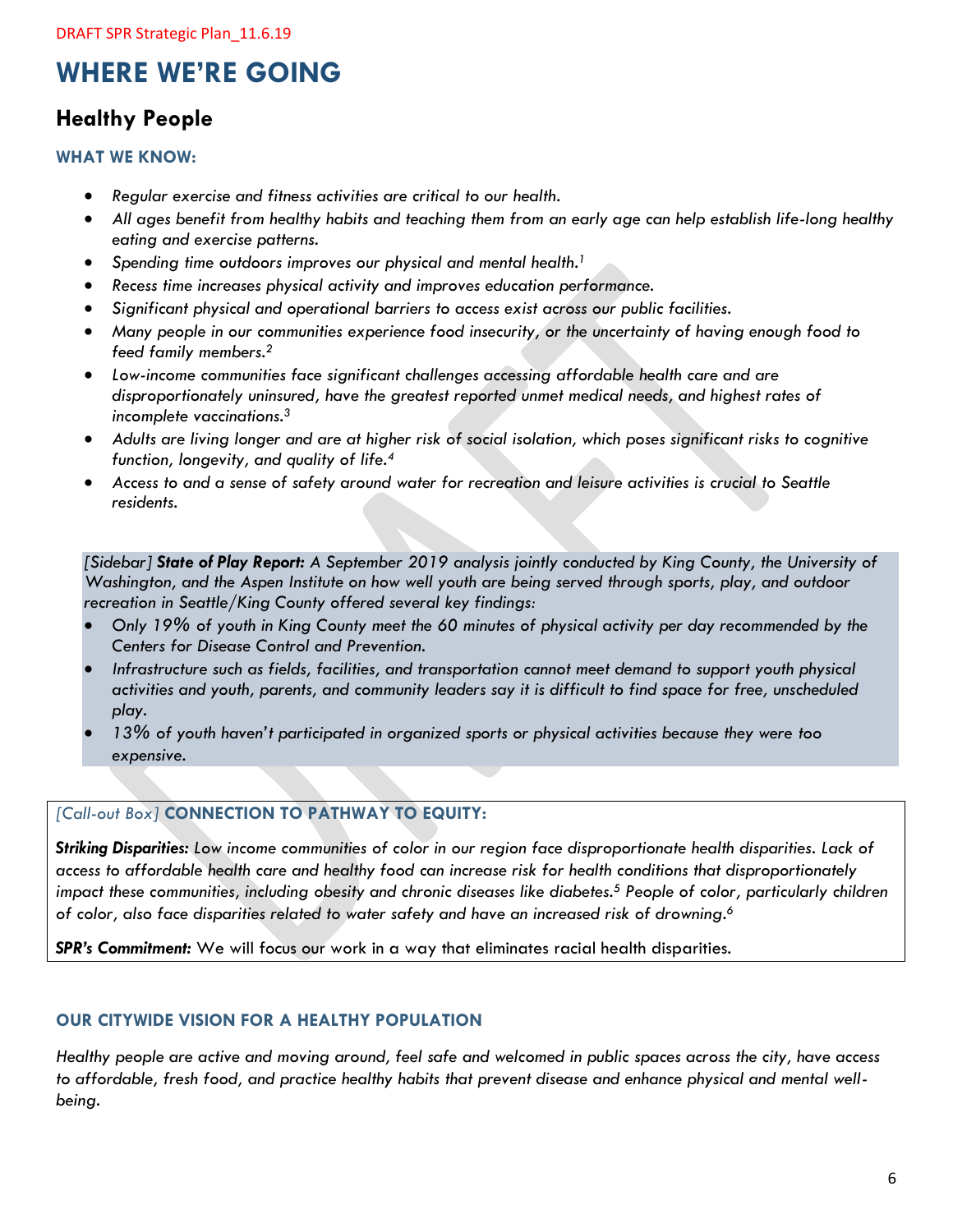**OUR IMPACT:** As we consider the levers of change SPR can use to empower healthy people, we envision a parks and recreation system in which Seattle residents and visitors:

- ➢ *have access to recreational opportunities across our whole system, outside and inside, and in publicly- and privately-owned facilities and open spaces;*
- ➢ *feel safe in all parks, trails, recreation facilities, and around water;*
- ➢ *feel connected to and are active in nature;*
- ➢ *participate in programming that builds healthy habits – from getting people moving to providing fresh, nutritious food; and*
- ➢ *can visit parks and facilities that are inclusively designed, sustainably maintained, and well-connected to other public spaces.*

**OUR STRATEGIES:** What steps will we take to ensure a healthy Seattle population?

- Provide a comprehensive portfolio of programs and activities that promote physical and mental wellness for children, youth, adults, seniors, and people with disabilities.
- Make all parks, facilities and programs accessible and inclusive, utilizing universal design principles with the goal of including people of all ages and abilities.
- Maintain a high-quality, physically accessible system of spaces and facilities for community to gather, learn, recreate, and become healthy.
- Ensure residents and visitors know about the different ways they can get moving and be active in our parks, natural areas, trails, pools, and community centers.
- Prioritize land acquisitions and park enhancements to ensure that all Seattle residents live within a 10 minute walk from an activated public space or high-quality program.
- Increase connectivity within our system.
- Connect children, youth, and adults to nature.
- Improve equity and effectiveness across our community center system by redesigning our community center operations and programming and reexamining our current approach to geographic placement of community centers.
- Get the most out of our current parks and facilities by converting single-use spaces into multi-functional spaces in order to serve more people within our system, including converting tennis courts into multi-sport courts, adding additional paved pathways, and updating parks to meet changing community needs.
- Build food security and enhance the resilience of our urban food system by creatively using our spaces and programming to increase access to and distribution of fresh, affordable food and nutrition education.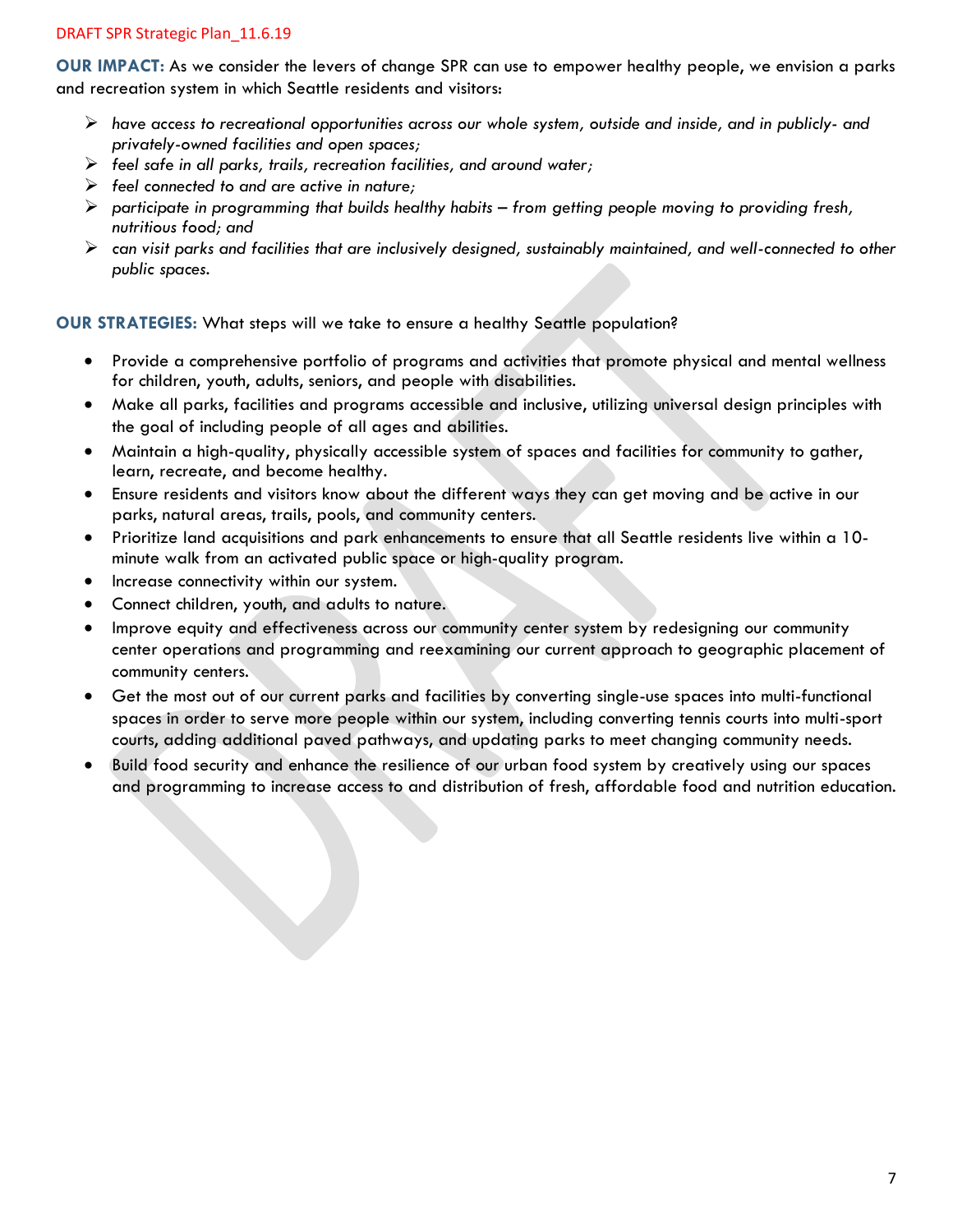### **Healthy Environment**

#### **WHAT WE KNOW:**

- *Human activities such as urbanization, destruction of forest resources and biodiversity, and increased emissions from burning coal, gas, and oil have caused changes to our climate and ecosystems.*
- *Climate change has increased the occurrence of extreme weather events and environmental catastrophes such as flooding, wildfires, and droughts.*
- *As one of the largest property owners in the city, SPR's parks, open spaces, and healthy urban forests provide crucial ecosystem services including stormwater management, carbon sequestration, clean air and water, and wildlife habitat.*
- *Public assets such as the Woodland Park Zoo and the Seattle Aquarium contribute to community understanding of climate change and its impact on our oceans and on the world's animal species.*

#### *[Sidebar] Impacts of Climate Change in Seattle*

- *Wildfire smoke created diminished air quality with 24 days of poor air quality in both 2017 and 2018. <sup>7</sup>*
- *Extreme heat days above 85 degrees from May to August totaled 27 in 2017 and increased to 32 in 2018. The historical average in Seattle is 10 days per year. <sup>8</sup>*
- *Seattle is predicted to experience 10 inches of sea level rise by 2050, 28 inches by 2100, and 47 inches by 2150.<sup>9</sup>*

#### *[call-out box]* **CONNECTION TO PATHWAY TO EQUITY:**

**Striking Disparities:** In the U.S., people of color, low-income communities, and tribal populations have been disproportionately exposed to environmental conditions that can harm their health. Across the country, race is the most significant predictor of a person living near contaminated air, water, or soil, and in the Puget Sound region, sources of industrial pollution are disproportionally located near communities of color.<sup>10</sup> In Seattle's Duwamish Valley, residents are likely to have higher exposure to noise pollution, air pollution, and highways and lower access to environmental benefits like open space.<sup>11</sup>

**Our Commitment**: We will seek to minimize the impacts of climate change on those most vulnerable and use an environmental justice lens to prioritize the health and well-being of communities.

#### **OUR CITYWIDE VISION FOR A HEALTHY ENVIRONMENT**

*Seattle is a national leader in mitigating climate change impacts, stewarding and protecting its urban forests and natural spaces, promoting environmental responsibility and environmental justice, and building resilient infrastructure.*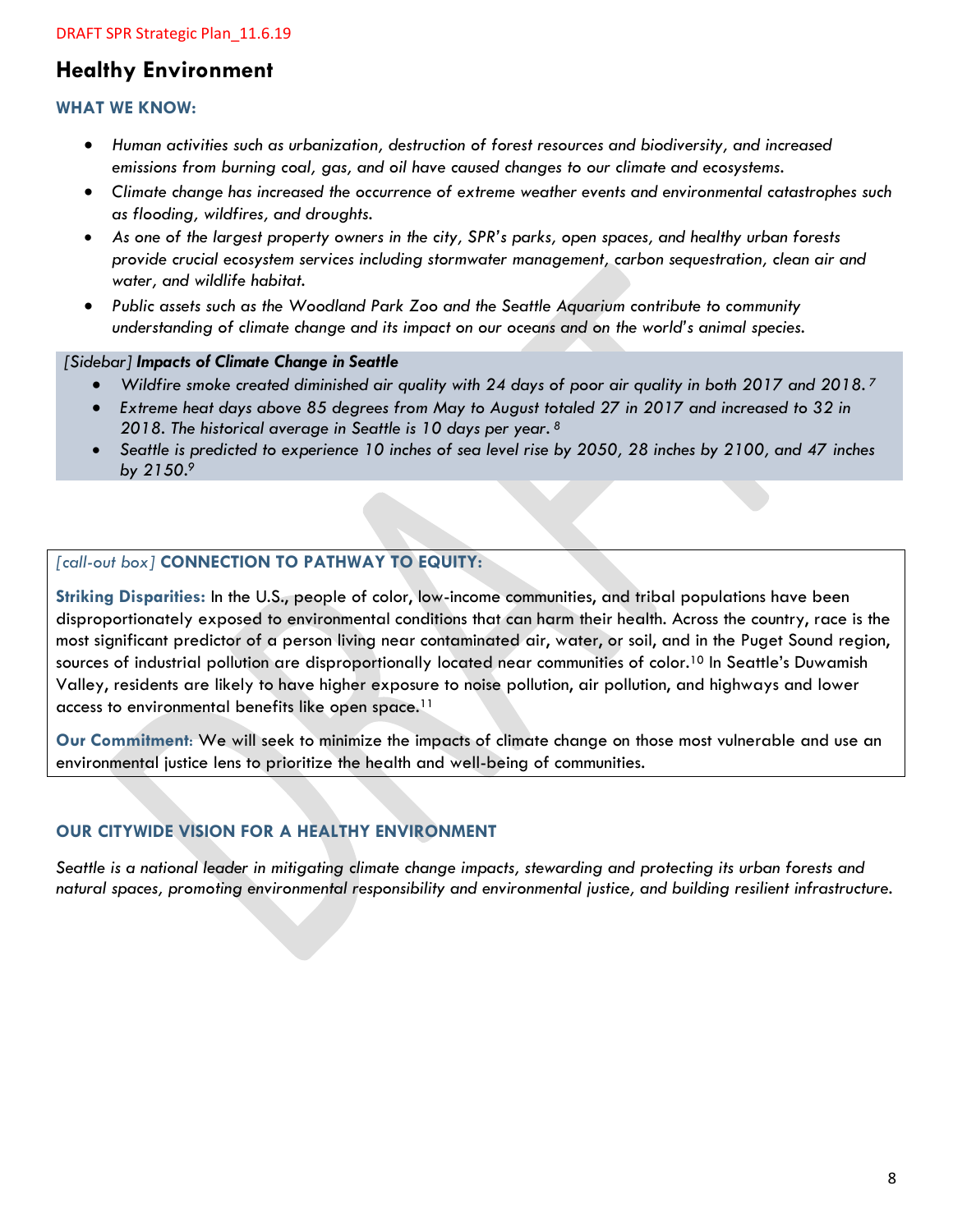**OUR IMPACT:** As we consider the levers of change SPR can use to ensure a healthy environment, we envision a parks and recreation system with:

- ➢ *a thriving ecosystem where everyone has equitable use of, and responsibility for, public spaces;*
- ➢ *a healthy urban forest that cleans the air and soil and serves as a natural sanctuary for people and wildlife;*
- ➢ *green infrastructure that builds resiliency by adapting to shifting weather patterns and sea level rise;*
- ➢ *buildings and facilities that are not only carbon-neutral, but energy-producing;*
- ➢ *community programming that instills knowledge about our ecosystem and connects residents to their natural environment;*
- ➢ *community stewards who care for the parks and recreation system and help SPR protect it for future generations; and*
- ➢ *a healthy ocean and marine environment that contribute to the health of the Seattle and Pacific Northwest ecosystem.*

**OUR STRATEGIES:** What steps will we take to ensure a healthy environment?

- Manage our water resources sustainably in the face of climate change impacts through smart irrigation, stormwater management, preventative maintenance, water conservation and reuse, plant selection, and landscape management.
- Reduce waste through recycling, composting, and responsible sourcing at community centers, administrative buildings, events, pools, and other facilities.
- Require waste reduction efforts for our tenants, partners, and community through education and programming.
- Implement Seattle's Climate Action Plan by investing in infrastructure needed to support decarbonization and reduce energy use in our existing parks, recreation facilities, and pools and in any new construction projects.<sup>12</sup>
- Operate a parks and recreation system that is carbon neutral by 2050.
- As we approach Green Seattle Partnership's urban forest restoration goal, develop new targets that establish a sustainable balance between restoration and maintenance of forests, forest canopy, natural areas, open spaces and ecological functions with a focus on wildlife habitat.
- Responsibly develop new parks and facilities that balance recreation needs and best environmental practices.
- Preserve existing parkland to improve individual and community well-being as our city grows, and honor the heritage of our green space, including native history and our system's Olmsted legacy.
- Work to make SPR's facilities available year-round in response to climate change impacts such as extreme heat, smoke, and snow.
- Improve connectivity in our system by enhancing parks, open space, and trails in partnership with other City agencies and community organizations.
- Innovate and investigate strategies and technologies to support resiliency and further combat effects of climate change, such as solar panels and geothermal wells.
- Instill an appreciation of the natural environment through programming, events, and volunteerism to ensure future generations benefit from and continue to steward our natural assets.
- Continue to acquire land to increase availability of open space, developed parks, and other facilities.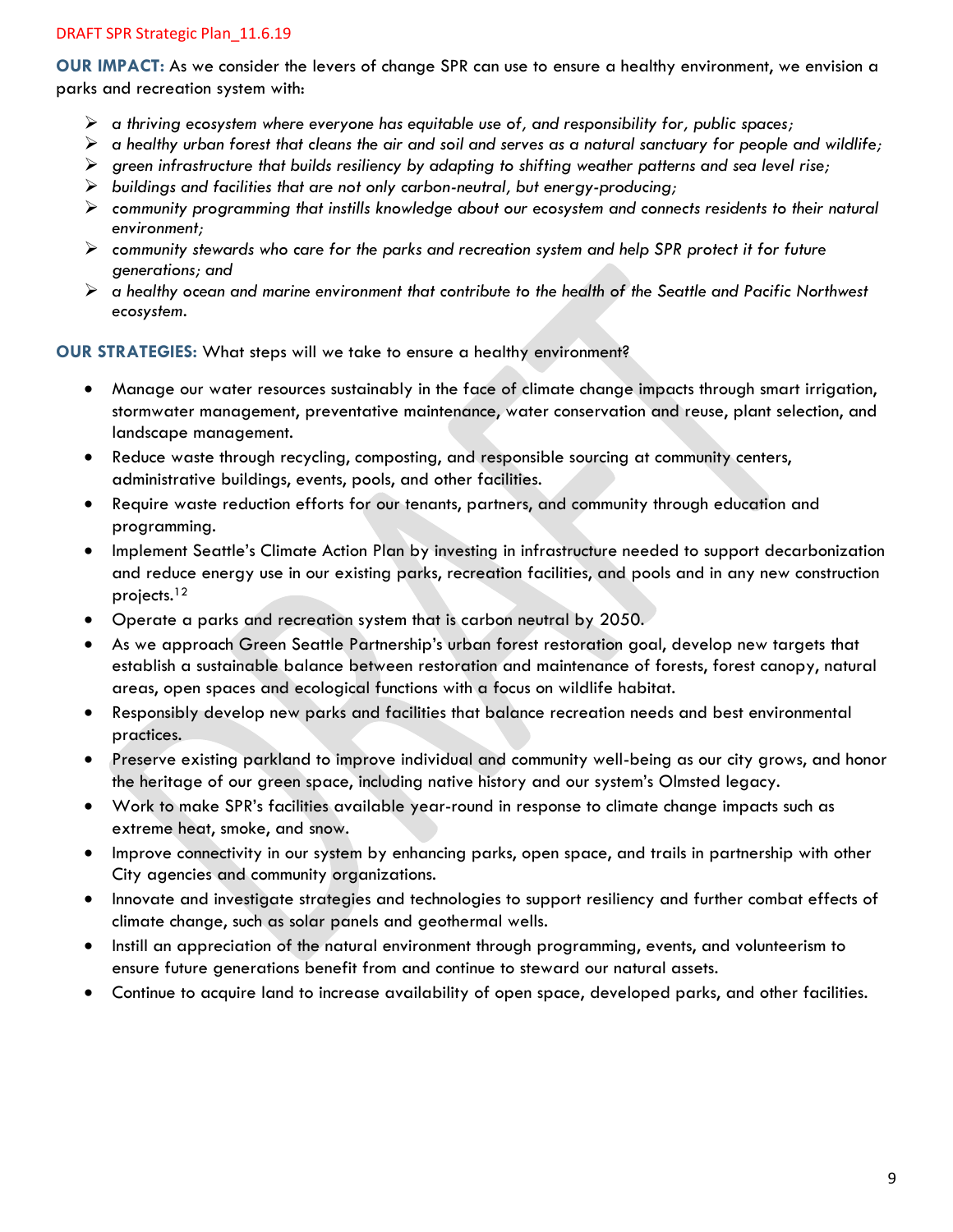### **Strong Communities**

#### **WHAT WE KNOW:**

- *Being part of a connected community can positively impact mental health, well-being, and foster a sense of belonging and social cohesion.*
- *The City's wealth gap continues to grow, and many residents have not benefitted from the region's economic growth. This has resulted in an affordable housing crisis, which is a primary driver of homelessness.*
- *Approximately one in ten Seattle residents are living in poverty.<sup>13</sup>*
- *Most of the Puget Sound region's unsheltered population live in Seattle. Families and children make up a sizable portion of that population.*
- *Affordable, equitable, and high-quality early learning opportunities can result in lifelong positive impacts.<sup>14</sup>*
- *Partners and volunteers can expand the reach of public services and engage residents and community organizations in stewardship of our resources and community assets.*
- *Gaining early job experience can positively impact future job prospects and financial stability.*

#### *[Call-out box]* **CONNECTION TO PATHWAY TO EQUITY:**

**Striking Disparities:** Race-based disparities pervade our communities. In Seattle, White household income is more than twice that in Black/African American households. <sup>15</sup> The White/Black achievement gap in third grade is 3.7 grade levels, White students graduate high school at significantly higher rates than students of color, <sup>16</sup> and students of color have a higher probability of disengagement from work and school than White and Asian youth statewide.<sup>17</sup> Black/African American youth are unemployed at twice the Citywide rate,<sup>18</sup> and make up almost half the population in youth detention. <sup>19</sup>

*Our Commitment:* We will strengthen outreach and engagement opportunities while increasing opportunities for communities of color to have access to services that address these disparities and that are culturally and linguistically responsive.

#### **OUR CITYWIDE VISION FOR STRONG COMMUNITIES**

*A strong Seattle community affords universal access to housing, living-wage jobs, education, and safe spaces to congregate and forge social connections. Children have support for successes in school and in life, adults have access*  to employment and economic opportunity, and all ages feel part of a connected, vibrant city.

**OUR IMPACT:** *As we consider the levers of change SPR can use to strengthen communities, we envision a parks and recreation system in which:*

- ➢ *we support citywide efforts to address the crises of affordability, growing economic disparity, and homelessness;*
- ➢ *everyone has access to affordable, culturally relevant educational, recreation, and arts programming;*
- ➢ *we provide services and programs that build community cohesion, life skills, and life-long learning;*
- ➢ *we provide programs and facilities that serve as community gathering opportunities year-round and provide safe spaces when needed; and*
- ➢ *we connect youth in the hope stage of development, link young people to role models, and provide support needed to take risks, fail, and try again.*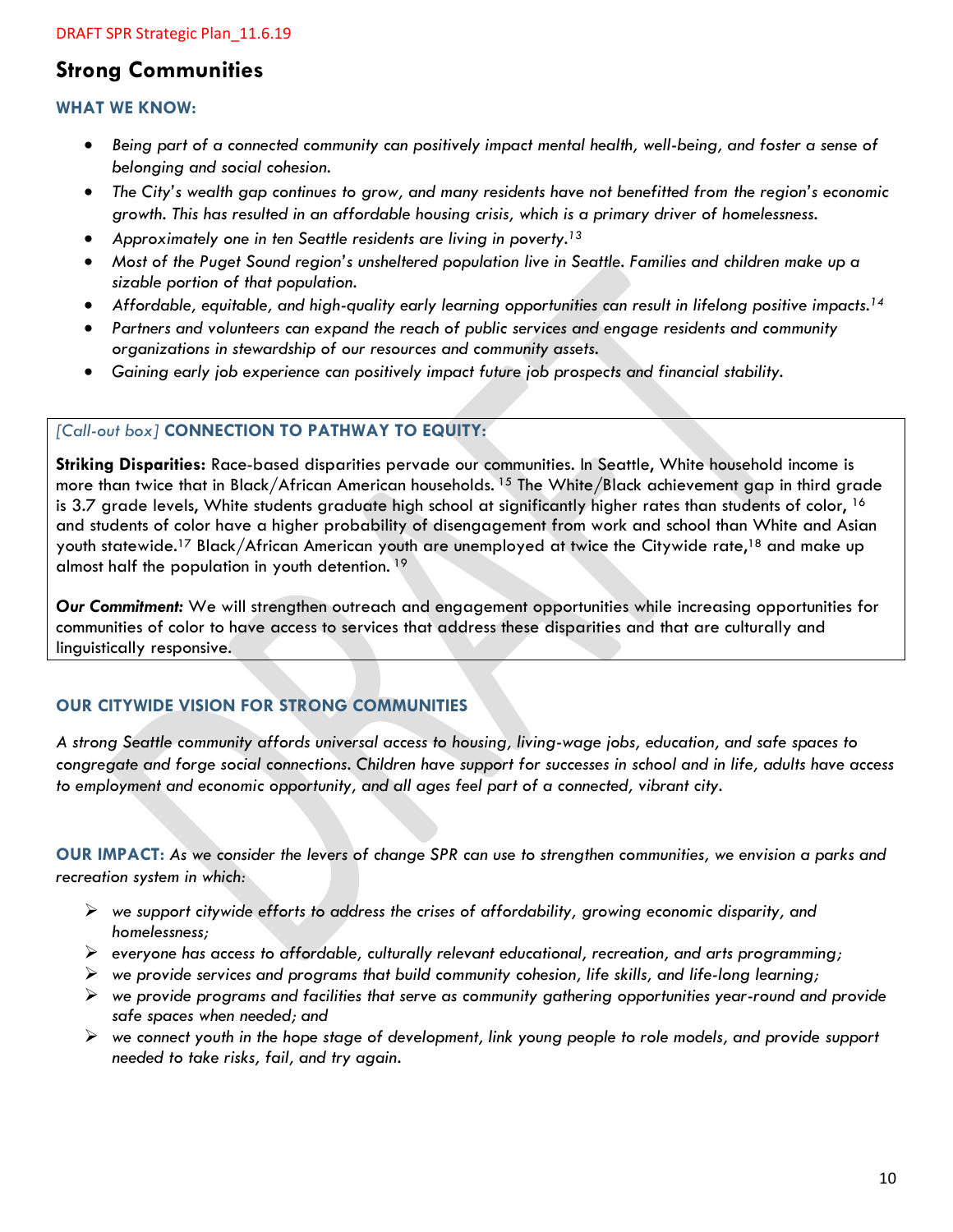#### **OUR STRATEGIES:** What steps will we take to build strong communities?

- Help students succeed in life through extended academic instruction and access to enrichment opportunities.
- Contribute to Seattle's goal of providing universal pre-school and support families with out-of-school time child-care and programming.
- Reevaluate our fee structure and scholarship model and increase free programming to eliminate socioeconomic barriers to our services.
- Leverage our grant-making programs as opportunities to build community capacity and identify pathways to funding community-driven programs and projects.
- Make parks safer by increasing neighborhood programming and working with community to identify priorities such as increased public presence through community-led activities, additional lighting where appropriate, needle disposal boxes, animal control, and increased frequency of maintenance.
- Strengthen the City's efforts to uplift unsheltered persons through expanding parks-based job training opportunities and enhanced cleaning of unsanctioned encampments.
- Enhance the city's sense of community by offering a range of public events that reflect Seattle's growth and vibrancy, are strategically distributed, programmatically diverse, and build on existing successful community cultural events.
- Increase public awareness about our offerings and streamline registration systems to ensure equitable access.
- Reexamine our approach to all types of community-based and public agency partnerships to supplement our work in meeting needs of community members.
- Strengthen our infrastructure supporting volunteer efforts.
- Enhance opportunities for participation in the green economy through job training, apprenticeships, and employment.
- Build community by bringing people together to gather in, connect with, and activate private and public spaces.
- Double the size of our Seattle Conservation Corps.
- Prioritize cleanliness and safety and increase operating hours at public restrooms in our parks and facilities.
- Increase communication and outreach about SPR's programs and places to better inform the public about our programs and leisure activities, and the breadth of parks and recreation facilities.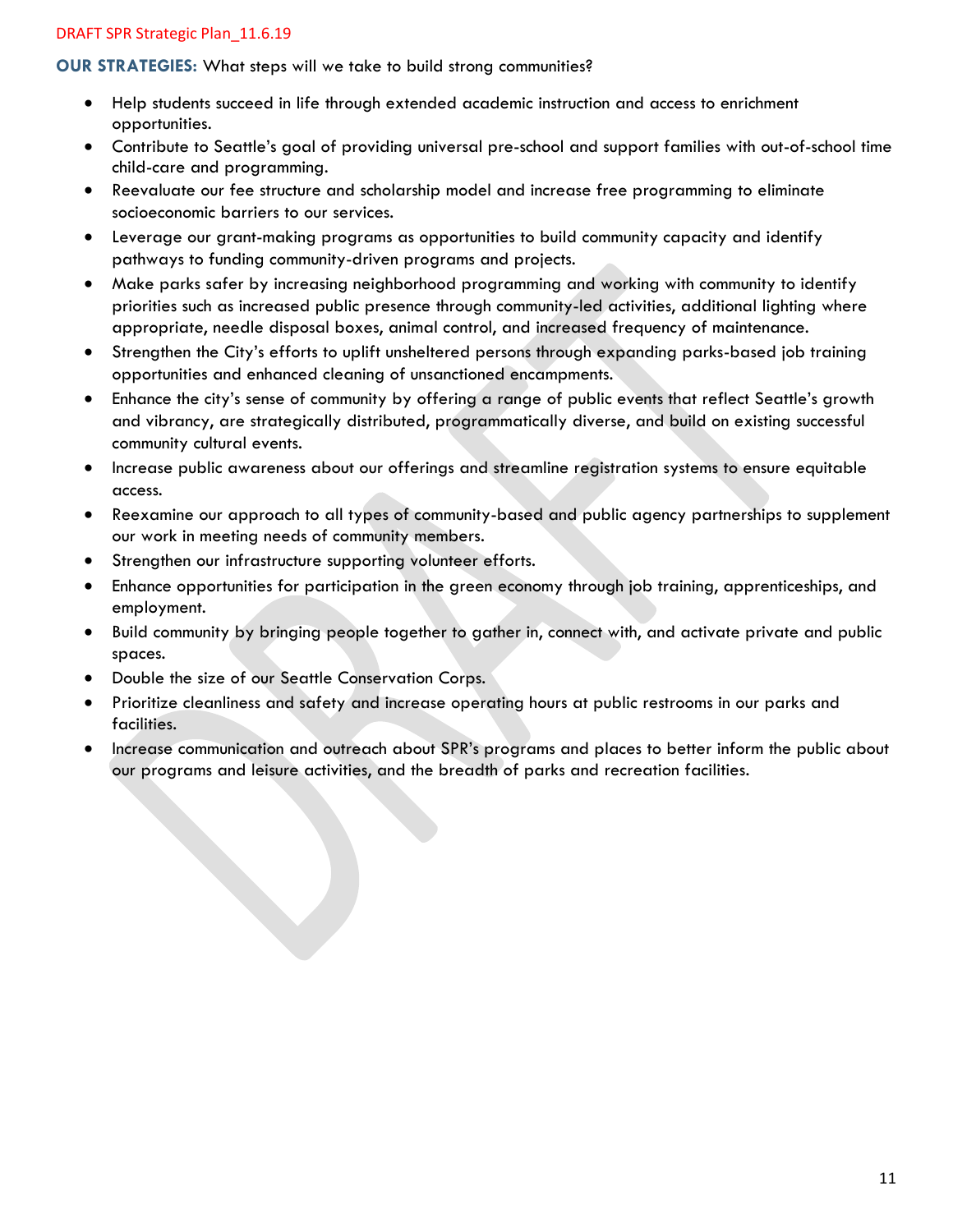### **Organizational Excellence**

#### **WHAT WE KNOW:**

- *Seattle's population has grown by almost a quarter since 2010. 20,21*
- *There is more demand on our parks and recreation system than ever.*
- *Delivery of excellent service requires a strong workforce connected to our mission and engaged in decisionmaking, effective organizational supports, and adequate resources.*
- *Consistently adopting advances in technology and process improvements enhance organizational performance.*
- *Transparency and accountability are fundamental principles for good governance and community trust.*
- *SPR has an important role to play in crafting city-wide solutions to affordability and livability challenges.*

#### *[Call-Out Box]* **CONNECTION TO PATHWAY TO EQUITY:**

**Striking Disparities:** The City of Seattle has historically played a role in exacerbating racial disparities through redlining and other discriminatory practices. It is part of our role as public servants to recognize this history and take responsibility for changing our policy and practices to prioritize serving those who have historically been harmed and/or denied access.

**Our Commitment:** We will allocate resources strategically through a racial equity framework to prioritize local communities most impacted by structural racism, utilizing an equity scorecard with identified equity zones, and shifting cultural norms to first provide resources to those who need them most. We will conduct workforce development and training that places SPR in a position of accountability to end disparities in recruitment, hiring, retention, and professional development. We will evaluate and modify contracting policies to support these equity goals.

#### **OUR CITYWIDE VISION FOR ORGANIZATIONAL EXCELLENCE**

*The City of Seattle is managed by a world-class local government that has a high quality, well-trained workforce that operates with a focus on excellence and professionalism, collaborates with community and partners, equitably delivers essential services, adapts to changing best practices, and embraces new technology and innovative ideas.*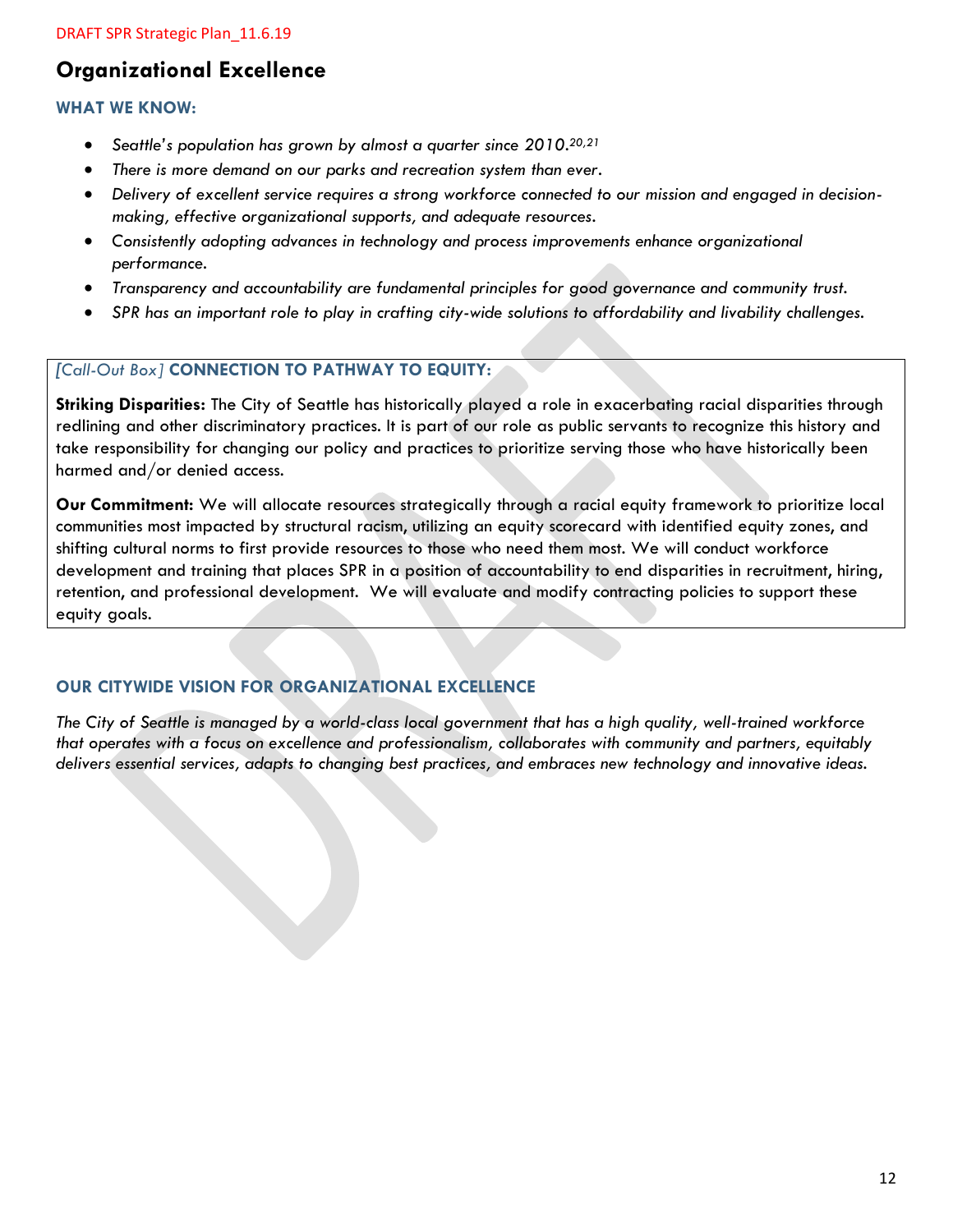**OUR IMPACT**: As we consider the levers of change SPR can use to grow our internal capacity to deliver excellent service, we envision:

- ➢ *decision-making grounded in principles of racial equity and targeted at dismantling systemic racism;*
- ➢ *deliberate and ongoing engagement with our communities to ensure our facilities and services match their evolving needs;*
- ➢ *recruiting, training, and developing a team committed to providing excellent public service;*
- ➢ *expanded opportunities for youth job training, internships, and apprenticeships that can lead to fulfilling careers;*
- ➢ *participating in a collaborative, seamless citywide team that tackles pressing challenges;*
- ➢ *prioritizing responsiveness, transparency, accountability, and fiscal responsibility;*
- ➢ *an organizational structure that prioritizes inclusive decision-making and continual process improvement;*
- ➢ *an effective community advisory structure that provides a meaningful forum for discussion and input;*
- ➢ *aligning SPR's programs and service within the context of citywide needs; and*
- ➢ *having the resources to do our work well.*

**OUR STRATEGIES:** What steps will we take to build organizational excellence?

- Develop and implement an equity analysis process for decision-making to ensure our programs and services are eliminating racial disparities, meeting our residents' needs, and reducing socioeconomic barriers to access. This analysis would center on the development of a map and other key metrics that identify where disparities exist within our city and our system.
- Prioritize investments and services in historically underserved communities.
- Be a standard of excellence in our management and stewardship of Seattle's parks and recreation system by becoming a nationally accredited and award-winning parks and recreation agency.
- Manage SPR's organizational capacity by ensuring we are appropriately staffed and resourced, continually planning on a six to twelve-year horizon, and well-positioned to adapt to future needs.
- Build and sustain a strong workforce by recruiting, retaining, and developing staff and leadership that represent the communities we serve.
- Pilot new technologies and update our systems to enhance our organizational performance and accountability to the public through better use of data and data-informed analysis.
- Make our public-facing systems more user friendly and streamlined (e.g., program registration, event scheduling, permitting, mobile-friendly web content, etc.).
- Be responsive to community by listening for barriers to access, emerging interests, trends, and the needs of vulnerable populations through regular planning and ongoing engagement.
- Focus staff training on RSJI and equity and regularly review areas where additional training is needed to serve our changing population.
- Enhance our ability to efficiently and effectively provide programs and services by staffing up, investing in training to support direct services and operations, and fostering collaborative, supportive relationships between administrative and front-line functions.
- Continuously pilot and adopt new, innovative practices, designs, and programs.
- Regularly re-evaluate existing policies and plans to challenge the status-quo and better serve our changing population.
- Collaborate among SPR divisions, with city-wide teams, and other public and private partners to address issues related to livability, affordability, homelessness, and the environment.
- Explore a new structure for SPR's advisory committees (e.g., the Board of Park Commissioners, Park District Oversight Committee, Advisory Councils, and "Friends of" groups) to maximize engagement opportunities and efficiency.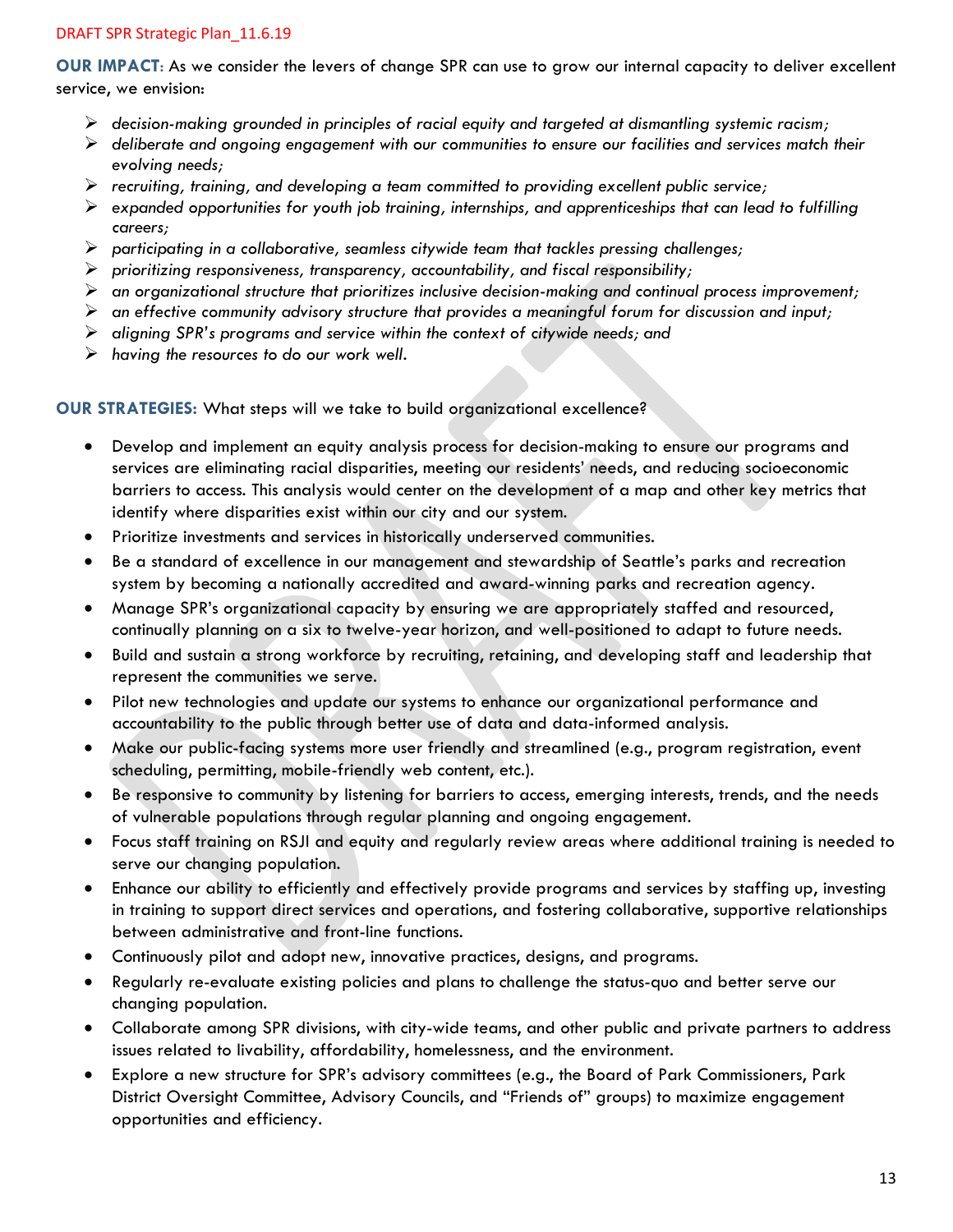- Steward our facilities and infrastructure through a full life cycle-based approach and prioritize preventative maintenance to extend the lifespan of our assets and facilities.
- Provide an appropriate number of facilities such as public restrooms to support park activation.
- Use technology to adapt and expand recreation opportunities across generations and stay current for future generations.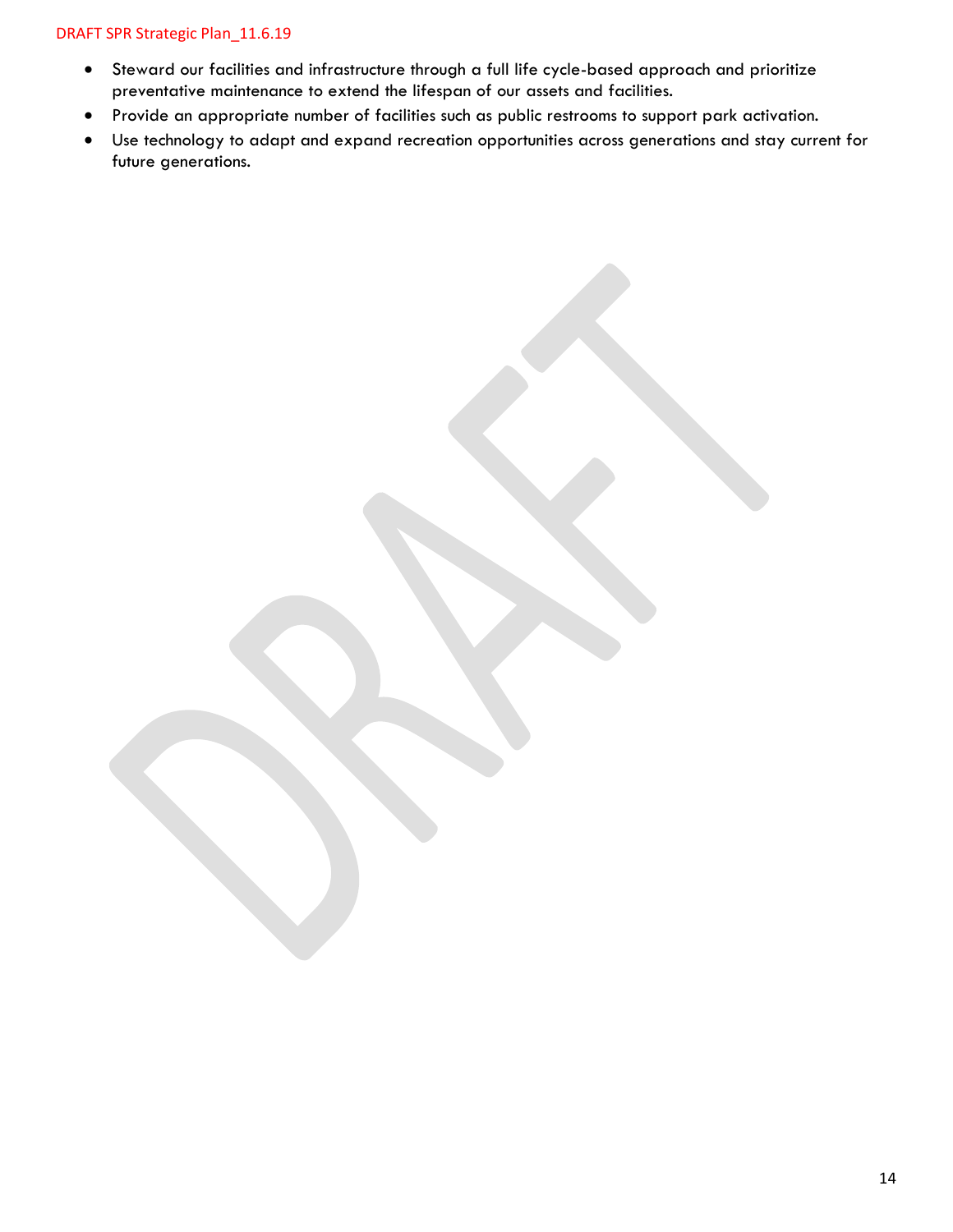# APPENDIX I:

- Planning: Past, Present, Future
- What We Do and Who We Serve
- Engagement Summary and Outcomes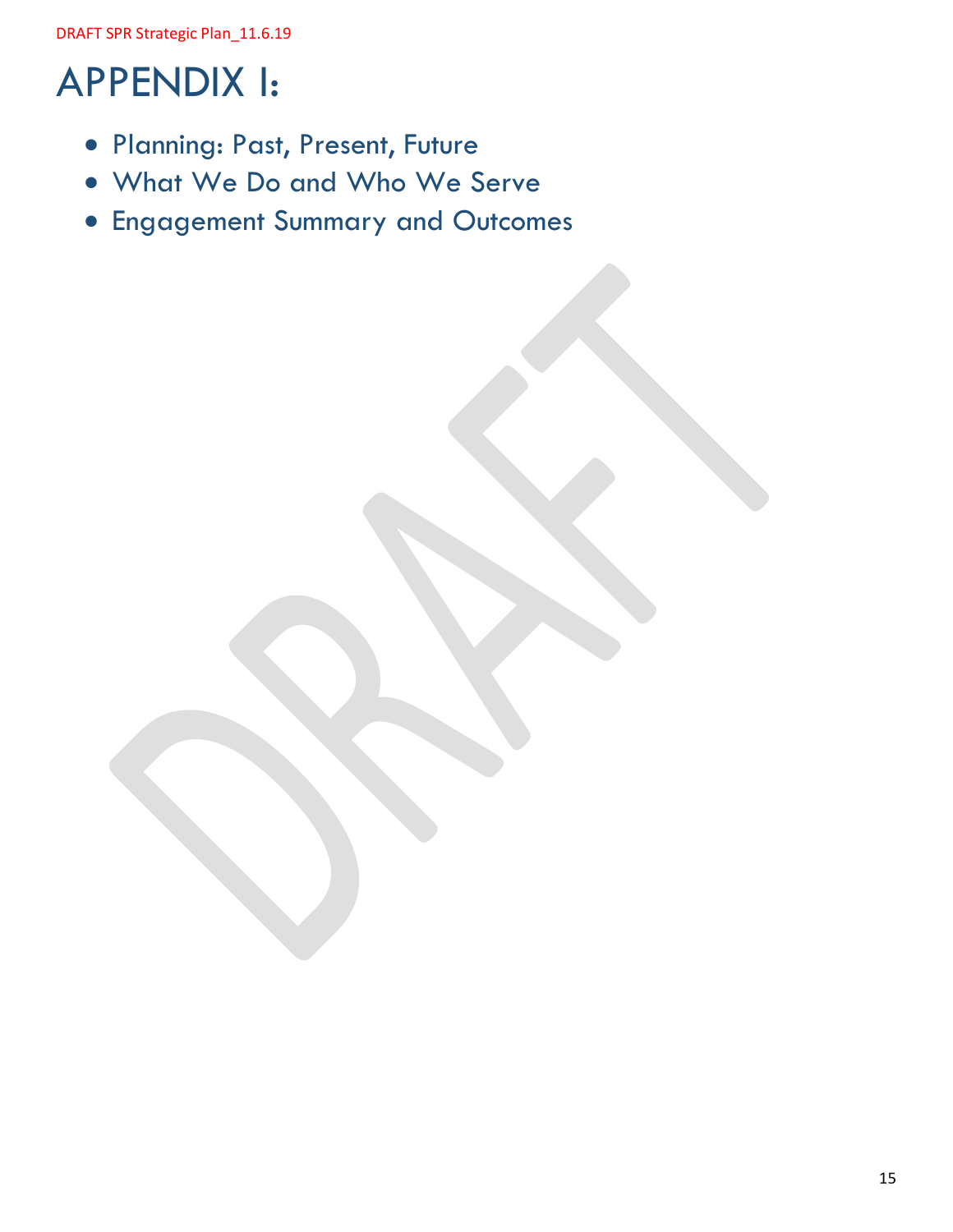# **PLANNING: PAST, PRESENT, FUTURE**

### PLANNING CONTEXT

This Strategic Plan builds upon years of planning in Seattle that began with two critical events: first, the establishment of the Parks and Recreation Department in the late 1800s, and the creation of plans (1903 and 1908) for an interconnected, comprehensive system of parks, boulevards, and facilities. Over the following decades, the park system has been expanded to accommodate the growing population and changing community needs. As our system has evolved, SPR has conducted regular high-level and targeted planning efforts to guide and direct our work. Some foundational plans and recent planning efforts include:

#### PAST PLANS

**1884-1900**: *Seattle's park system initiated with Denny Park donation, Board of Park Commissioners established, and development of the first comprehensive plan* **1903-1908**: *Olmsted Brothers develop plans for a connected system of parks, boulevards, and playgrounds* **1994:** *Seattle's first comprehensive plan under the state's Growth Management Act*

#### CURRENT PLANS: GROWING AND MAINTAINING THE SYSTEM **Guiding Documents Implementation and Operations Plans**

**2014:** *Parks Legacy Plan set strategic direction and set vision, mission, and values. Contributed to the passage of the Seattle Park District.*

**2016:** *Seattle 2035 Comprehensive Plan City's 20-year vision and roadmap for Seattle's future, including a new Parks and Open Space element*

*2017: Parks and Open Space Plan (2017) outlined goals, policies, action steps, and levels of service for open space and selected facilities.* 

#### **2016**

- *Recreation Demand Study*
- *Community Center Strategic Plan*
- *People, Dogs and Parks Strategic Plan*
- *Maintenance Division Evaluation*
- **2017**
- *Draft Soft Surface Trails Management Plan*
- **2018**
- *Recreation Division Evaluation*
- *Park District Mid-Cycle Report*

**2019**

- *Draft Urban Food Systems Study*
- *Community Center Strategic Plan Refresh*
- *Planning & Development Division Evaluation*

#### LOOKING TO THE FUTURE

#### *2019*

*Strategic Plan building on plans conducted in past five years and setting forth strategic direction through 2032. Task Force reports on key topics such as trails, Olmsted legacy, views, and athletic fields to provide direction for the next decade.*

*2019-2020: Park District 2021-2026 financial priority development.*

*2023-2024: Parks & Open Space Plan renewal.* **Ongoing:** Community engagement, and planning for different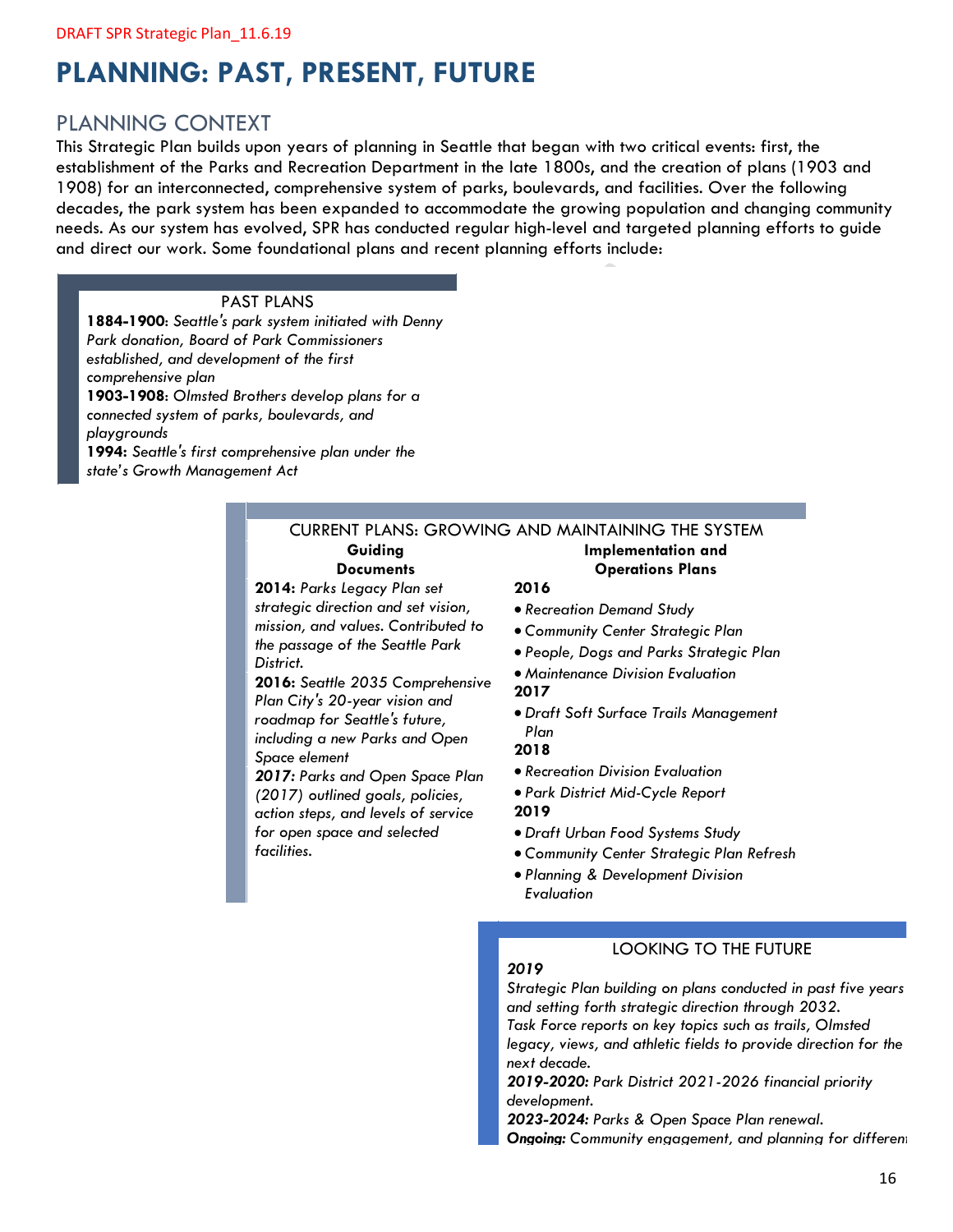# **WHAT WE DO & WHO WE SERVE**

SPR's services and programs span a wide range of locations, topics, and activities. We have something for everyone, from tot treks to swimming programs for seniors – and so many things in between. The following inventory is intended to showcase the breadth of SPR's public-facing services – it is not completely comprehensive but provides a snapshot of what SPR offers and how our programs and services work to support our departmental vision.

# Healthy People

| Why:                                          | We believe that healthy people live in a balanced state of physical, mental, and social well-being.                                                                                                                                                                                                                                                                                                                                                                                                                                                                                                                                                                                                                                                                                               |
|-----------------------------------------------|---------------------------------------------------------------------------------------------------------------------------------------------------------------------------------------------------------------------------------------------------------------------------------------------------------------------------------------------------------------------------------------------------------------------------------------------------------------------------------------------------------------------------------------------------------------------------------------------------------------------------------------------------------------------------------------------------------------------------------------------------------------------------------------------------|
| <b>Where</b><br>$\boldsymbol{\alpha}$<br>How: | Swimming beaches (lifeguarded in the summer) • Access to water sports (boating, sailing, rowing, stand up paddle boarding, etc.) •<br>Golf Courses (4 public facilities + 1 Pitch n' Putt course) • Hiking & Trails (120 miles) • 25 miles of boulevards • 10 swimming pools<br>• 32 wading pools and spray parks (open and lifeguarded in summer) • 25 indoor toddler play areas • 140 outdoor tennis courts •<br>2 indoor tennis centers • 93 pickleball courts • 207 athletic fields • 223 Basketball hoops • Golf course walking trails • 11<br>skateparks • 2 stadiums • 151 children's play areas • Bicycle Sundays • 13 outdoor fitness centers • 18 Fishing piers                                                                                                                         |
| Who<br>$\boldsymbol{\alpha}$<br>What:         | Youth & Teens: Sailing • Rowing • Crew • Volleyball • Flag Football • Cross Country • Basketball • Track and Field • Tennis •<br>Ultimate Frisbee <sup>•</sup> Lacrosse • Soccer • Martial Arts • Dance Classes • Cooking classes • Late Night • Rock the Park • Summer of<br>Safety • Family Swim • Water fun • Swim lessons • Swim team prep • Swim league • Diving • Jr. Lifeguarding • Synchronized<br>swimming . Water polo . Homeschool lessons . Personal lessons . Field trip programs for schools . Teen Top Chef . Summer Food<br>service program • Preschool programs • Before/After school care<br>Adults: All gender swim event • Lap Swim • Adult Swim • Women only swim • Shallow water fitness • Deep water fitness • Hydro-                                                      |
|                                               | fit . Stretch N Flex . Aqua Zumba . Adult Swim Lessons . Aqua Jog . Masters Workout . Improve your balance . Drop-in adult<br>basketball • Adult softball leagues • Men's flag football • Women's flag football • Women's roller derby • Pickleball tournaments •<br>Drop-in pickleball • Lawn bowling • Tennis • Boating • Martial Arts • Get Moving and Rec for All programs (culturally relevant,<br>community-led fitness opportunities) • Community kitchens                                                                                                                                                                                                                                                                                                                                 |
|                                               | Seniors: Senior Swim • Arthritis Water Program • Northwest Senior Games • Dementia friendly recreation (field trips, dance, art,<br>walks, fitness, volunteering) • LGBTQ programs (fitness, discussions, writing, movie night, trips, art, tai chi, gentle yoga) • Aerobics •<br>Arthritis Exercise • Body Conditioning • Chinese Dance • Circuit Training • Exercise to improve balance • Minds in Motion • Nia •<br>Parkinson's programs • Pilates • Chair classes • Tai Chi • Dance (Tap, Thriller, World Beat, Line Dancing) • Yoga • Zumba • Sports<br>(Badminton, Pickleball, Table Tennis, Volleyball) • Field trips (Nature walks, seasonal trips, art/culture, lunch club) • Special events<br>(lectures, informational classes related to senior health) • Sound steps walking program |

**Specialized Programs:** Sports (basketball, track & field, softball, golf, flag football, swimming, bowling) • Yoga • Afterschool programs • Aquatics • Cooking class • Dance • H.E.A.L.T.H (Healthy eating Active Living Today Hooray!) • Walking groups • Fitness Classes • Special Olympics

# Healthy Environment

| Why:                                         | We believe a healthy environment is a thriving ecosystem where everyone has equitable use of, and<br>responsibility for, public spaces.                                                                                                                                                                                                                                                                                                                                                                                                                                                                                                                                                                                                                                                                                                                                                                                                                                                                                                                                                                                                                                                                                                                                                                                                                                                                                                                                                              |
|----------------------------------------------|------------------------------------------------------------------------------------------------------------------------------------------------------------------------------------------------------------------------------------------------------------------------------------------------------------------------------------------------------------------------------------------------------------------------------------------------------------------------------------------------------------------------------------------------------------------------------------------------------------------------------------------------------------------------------------------------------------------------------------------------------------------------------------------------------------------------------------------------------------------------------------------------------------------------------------------------------------------------------------------------------------------------------------------------------------------------------------------------------------------------------------------------------------------------------------------------------------------------------------------------------------------------------------------------------------------------------------------------------------------------------------------------------------------------------------------------------------------------------------------------------|
| Where<br>$\boldsymbol{\alpha}$<br>How:       | 12% of Seattle's land • 6,434 acres of open space • 485 parks • 2,755 acres of urban forest slated for restoration • 350 plant<br>species • 31 terrestrial and marine mammal species • 225 bird species • 12 electric staff vehicles and charging stations • 4<br>Environmental Learning Centers • Over 1 million volunteer hours through the Green Seattle Partnership • Over 2,800 pounds of<br>edible produce harvested on park land • 4 cleaner indoor air spaces at community centers • 2 specialty gardens • 236 guided<br>tours at the Japanese Garden • 2241 public trash cans • 330 public recycling bins • 531,595 plants and 123,277 trees planted<br>since the establishment of the Seattle Park District • 1 Arboretum • 12 Community gardens • 3 Urban Farms • 30 P-patch<br>programs . 8 Park orchards . 1 Zoo . 1 Aquarium . 1 plant conservatory . 1 Audubon Center . 1 Bee City USA Certification .<br>Urban Bird Treaty City • 2 public electric vehicle charging stations • 23 community centers converted to tubular LED technology • 4<br>small facilities converted from fossil-fuel burning heat to electric heat pumps • 2 solar panel installations • 1 Water Shortage<br>Contingency Plan in place • 235 properties with weather-attuned, automated irrigation stations • Operational targets and priorities<br>established by intra-departmental team • SPR Irrigation team • SPR Best Maintenance Practices and Policies • SPR Vegetation<br><b>Management Policies</b> |
| <b>Who</b><br>$\boldsymbol{\alpha}$<br>What: | Youth & Teens: O2 Outdoor expedition programs • Tidepool walks • Nature at Night • Mushroom walks • Tot treks • Birding •<br>Nature Camps • Writing in the wild • Nature walks • Beach walks • Wildlife walks • Junior Naturalist Program • Salmon Stewards<br>Program • School partnerships • Youth Green Corps<br>Adults: Green Seattle Partnership • Forest Stewards • Seattle Urban Nature Guides • Friends of Groups • EarthCorps Volunteers •<br>Trail Restoration Volunteer Opportunities • Park and Specialty Garden Volunteer Maintenance • Seattle Volunteer Naturalists •<br>Magnuson Nature Docents • Guided Nature Walks • Urban Food Systems Education Programs                                                                                                                                                                                                                                                                                                                                                                                                                                                                                                                                                                                                                                                                                                                                                                                                                        |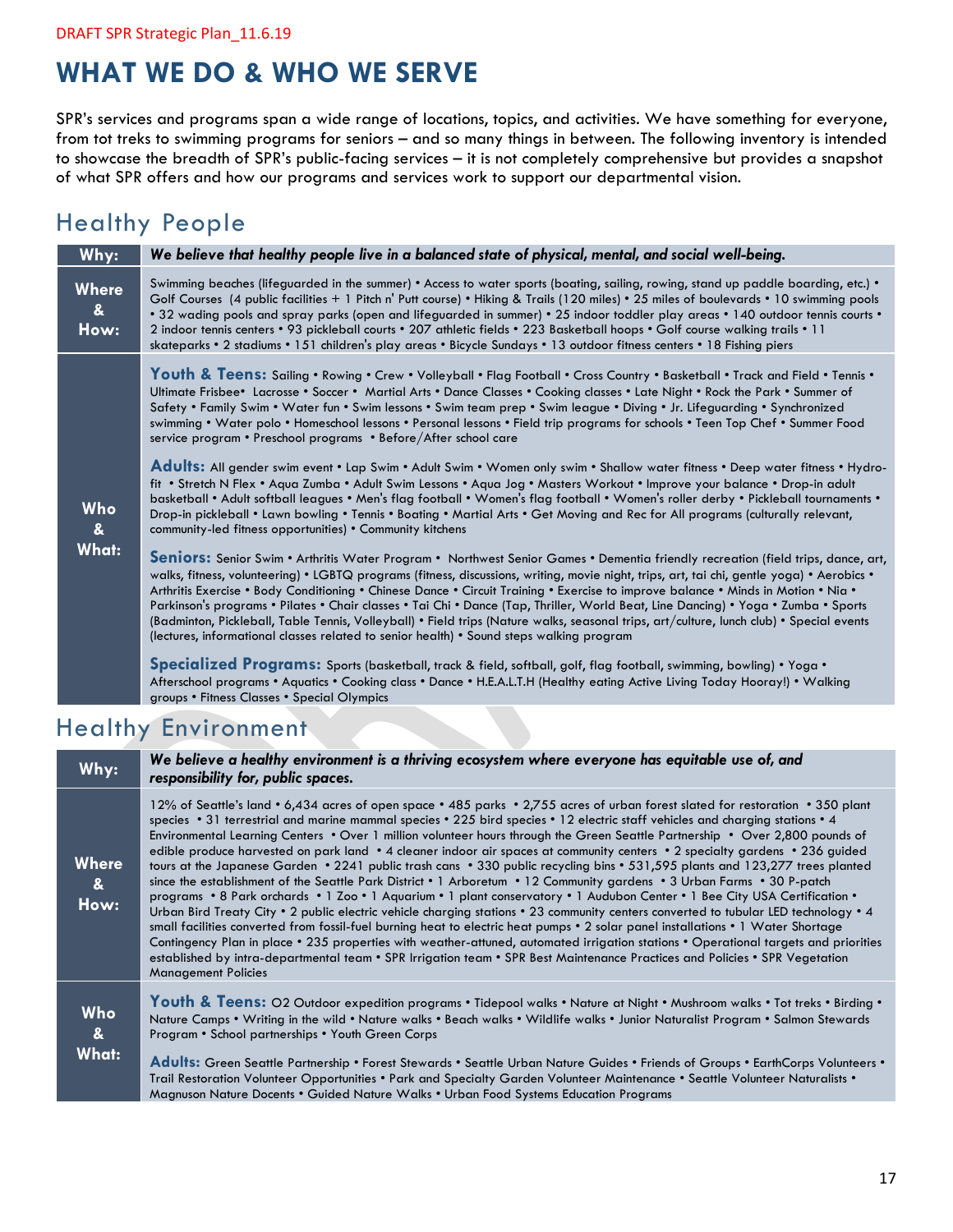# Strong Communities

| Why:                                               | We believe strong communities are supportive, vibrant, share a sense of identity and feed positively connected to<br>their public spaces.                                                                                                                                                                                                                                                                                                                                                                                                                                                                                                                                                                                                                                                                                                                                                                                                                                                                                                                                                                                                                                                                                                              |
|----------------------------------------------------|--------------------------------------------------------------------------------------------------------------------------------------------------------------------------------------------------------------------------------------------------------------------------------------------------------------------------------------------------------------------------------------------------------------------------------------------------------------------------------------------------------------------------------------------------------------------------------------------------------------------------------------------------------------------------------------------------------------------------------------------------------------------------------------------------------------------------------------------------------------------------------------------------------------------------------------------------------------------------------------------------------------------------------------------------------------------------------------------------------------------------------------------------------------------------------------------------------------------------------------------------------|
| <b>Where</b><br>$\boldsymbol{\mathcal{S}}$<br>How: | 26 Community Centers • 3 Teen Life Centers • Over 75 indoor meeting facilities • 13 special amenity sites (reserved 345 times as of<br>August 2019) • 43 picnic shelters (average of 737 events per year) • 11 bathhouses • 7 ballot drop boxes in parks or at community<br>centers • 3 museums • 131 public restrooms • \$1.7 million in school-age care and preschool scholarships in 2019 • \$750,000 in<br>recreation scholarships in 2019 • Over 130 art pieces • 5 amphitheaters • 14 Off Leash Dog Parks • 3 public marinas • 54<br>landmarked buildings • 6 visual and performing art facilities • 1 outdoor sculpture park • 11 indoor and 14 outdoor preschool sites<br>• 23facilities offering before/after school care in 2019 (some SPR, some SPS) • Children in Nature Network Membership • National<br>Parks and Recreation Association Membership . Washington Parks and Recreation Association Membership . City Park Alliance<br>Membership • Over 65 community meetings anticipated in 2019 • Comfort Station Emphasis • Encampment Cleanups • Evening and<br>Weekend Maintenance Shifts • Park Maintenance Jamborees • Trails Maintenance Program • Park Security Program • 20<br>administrative offices, crew quarters, and shops |
|                                                    | Youth & Teens: Children's theater performances • Spring egg hunts • Halloween festivities • Summer Carnivals • Back to School<br>events • Teen Summer Musical • Youth Employment Program • Youth Summer Learning Program • Teen Late Nights • Youth<br>Engagement Programs • Mock Trial Program • After school programs • Preschool programs • Outdoor preschool • Summer programs<br>and camps • Music Instruction • My Brother's Keeper and My Sister's Keeper • Job Readiness classes • Life skills training • Leadership<br>development • Cooking classes • Art classes • STEM programs • Teen Advisory Council • Homeschool Classes • Service Learning<br>Hours . Youth Green Corps . Center City Programs (Arts and Crafts, Outdoor Movies, Storytelling, Family Fun)                                                                                                                                                                                                                                                                                                                                                                                                                                                                            |
| <b>Who</b><br>$\boldsymbol{\mathcal{S}}$<br>What:  | Adults: Outdoor Movie Nights • Neighborhood Night Out events • Art in Parks Program • Park Concierge Program • Parks<br>Commons Program • Center City Programs (Happy Hours, Outdoor Movies, Concerts, Gardening, Fitness, Games, Books) • Seattle<br>Conservation Corps • Japanese Garden Tea Ceremonies • Community harvests and festivals • Community Kitchens • Parent's Night<br>out programs • Pottery facilities and classes • Self Defense programs • Music Instruction • Coaching and Refereeing opportunities •<br>Computer Facilities and classes • Citizenship classes • Tax Preparation Courses • Table Games • Art Classes • Cooking Classes •<br>Language Classes • Community Meetings • Volunteer Inspection Program                                                                                                                                                                                                                                                                                                                                                                                                                                                                                                                   |
|                                                    | Seniors: Field Trips . Board Games . Movies . Art Programs . Cooking Classes . Speaker Series . Book Clubs . Life Skills Classes .<br>LGBTQ events/programs • Caregiver Support Programs • Computer Skill Programs                                                                                                                                                                                                                                                                                                                                                                                                                                                                                                                                                                                                                                                                                                                                                                                                                                                                                                                                                                                                                                     |
|                                                    | Specialized Programs: Before/After school care for youth with disabilities • Field Trips • Life Skills • Community Service Events<br>• Cooking Classes • Art Programs • Adult Classes and Activities                                                                                                                                                                                                                                                                                                                                                                                                                                                                                                                                                                                                                                                                                                                                                                                                                                                                                                                                                                                                                                                   |
| <b>Partners:</b>                                   | Associated Recreation Council • Sand Point Tennis Center • YMCA • Woodland Park Zoo • Seattle Aquarium • Forterra • Seattle<br>Trails Alliance • Seattle Audubon Society • Friends of Volunteer Park Conservatory • University of Washington Botanic Gardens •<br>The Arboretum Foundation • Washington Trails Association • Tilth Alliance • Museum of History and Industry • Seattle Art Museum •<br>University of Washington • Seattle Park Foundation • Downtown Seattle Association • Freeway Park Association • Friends of the<br>Waterfront . Citizens for Off Leash Areas . Arena Sports . Mountaineers . Center for Wooden Boats . Seattle Public Schools .<br>Other City of Seattle Departments . King County . and many more!                                                                                                                                                                                                                                                                                                                                                                                                                                                                                                               |
|                                                    |                                                                                                                                                                                                                                                                                                                                                                                                                                                                                                                                                                                                                                                                                                                                                                                                                                                                                                                                                                                                                                                                                                                                                                                                                                                        |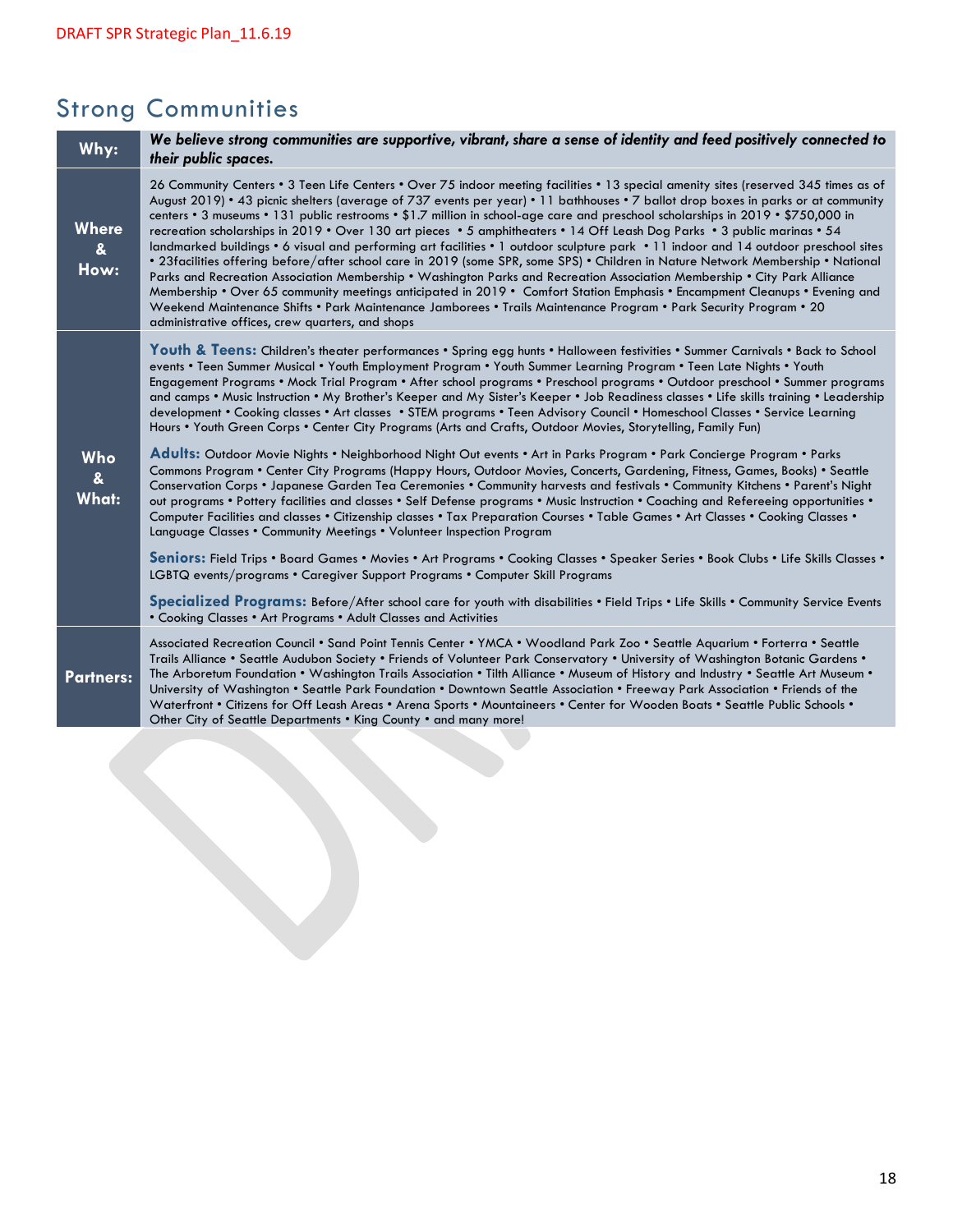### **ENGAGEMENT SUMMARY AND OUTCOMES** Ξ

# *We heard from over 10,000 of you!*

### WHAT WF ASKED

*As we look forward to the next decade, we want to know…*

- *How are Seattle parks, centers, and pools serving you, your family, and your neighbors?*
- *What park amenities really excite you?*
- *What park events and community center programs interest you?*
- *Seattle's got a lot on its plate (population growth, construction, rising prices, homelessness, new jobs and opportunities). How can Seattle Parks & Recreation help?*

# WHO WE TALKED TO

- Homeowners and renters
- Children, Youth, Adults, Seniors
- Recreation participants and non-participants
- Lifelong Seattle-ites and transplants
- City employees

Of over 1,700 people surveyed, 75% said they preferred natural, forested parks to gardens and manicured lawns.

# HOW WE REACHED THEM

- Statistically valid survey of 400+ residents
- Over 50 social media discussions
- 8 online surveys reaching over 1,700 people
- Kiosks in all community centers and pools
- Weekly surveys to City staff
- Email address for comments
- Tabling at over 20 community events citywide
- Over 20 community listening meetings
- 2 large city-wide engagement events
- Surveys and questions asked in over 12 languages at community-led events and translated selected survey questions in the top six languages to reach underrepresented populations.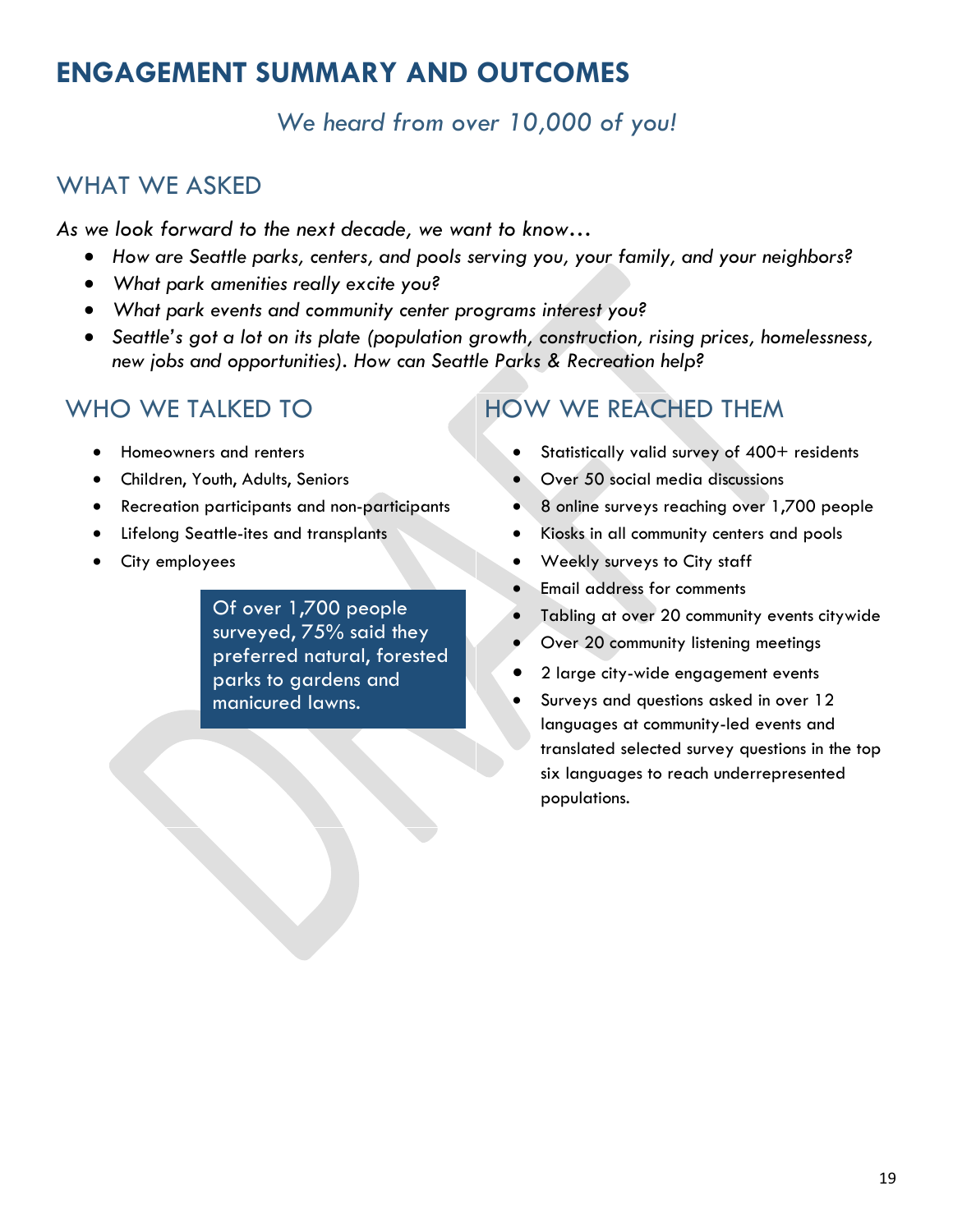## WHAT WE HEARD

#### **Support Seattle's growth and density by…**

- Preserving open space
- Making multi-use spaces in parks and community centers

#### **Embrace new ways of doing things, like…**

- "Thaw the freeze" programs
- Adventure/nature play areas

#### **Prioritize climate resiliency through…**

- Creating weather protected spaces in parks
- Support the healthy growth and development of urban forests

#### **Engage more with your community…**

- Improve your website, social media, and communication channels
- Better marketing of programs and events

#### **Mitigate the growing wealth gap by…**

Providing low cost recreation opportunities for seniors, adults, youth, and children

"I would like to see more diversity in our **Figure 10 and 10 and 10 and 10 and 10 and 10 and 10 and 10 and 10 and 10 and 10 and 10 and 10 and 10 and 10 and 10 and 10 and 10 and 10 and 10 and 10 and 10 and 10 and 10 and 10** programs with activities or events that showcase populations in neighborhoods different from our own ... build a bigger, better sense of community. We are growing too fast and have lost a common thread. It could be the parks that bring us together."

"I'd love to see a large sport court that can accommodate a Roller Derby track, as well as many other sports!"

#### **Support Seattle's transportation growth by..**

• Thinking strategically about transit connection opportunities and parking constraints parks and community centers

#### **Embrace new trends like…**

- **Pickleball**
- Disc Golf
- **Bike Tracks**
- Roller Derby

#### **Make parks safer by…**

- Removing encampments
- Supporting more police presence
- Cleaning up needles
- Providing more lighting

#### **Provide more access by…**

- Ensuring that community center hours work for the public
- Providing year-round bathroom access
- Embracing the spectrum of disability (sensory needs)

"Replace wading pools with spray parks, they are more accessible to all ages and abilities."

"Seattle has great park infrastructure and access for many neighborhoods, so focus should be on equity. Serve those communities that are lacking park access."

**Help bring about racial equity through SPR programs, events, and spaces**

### **Keep maintaining and enhancing the existing park and recreation system**

- **by…**
	- Repairing pools and community centers
	- Keeping water fountains working
	- Adequately staff community centers, pools, and maintenance
	- Keeping golf courses open to the public
	- Repairing and clean restrooms
	- Maintaining trails and paths
	- Protecting wildlife

#### **We need more…**

- **Pickleball**
- Pools
- Community center hours
- Green space
- Volleyball courts
- Trails and walking paths
- Movies and concerts
- Outdoor fitness equipment
- Classes and programs
- Art
- Benches
- Playgrounds
- 

"Better walking, biking, and transit infrastructure is needed so that all people can better access parks and community centers."

"Let's embrace the fastest growing sport in the world [pickleball]."